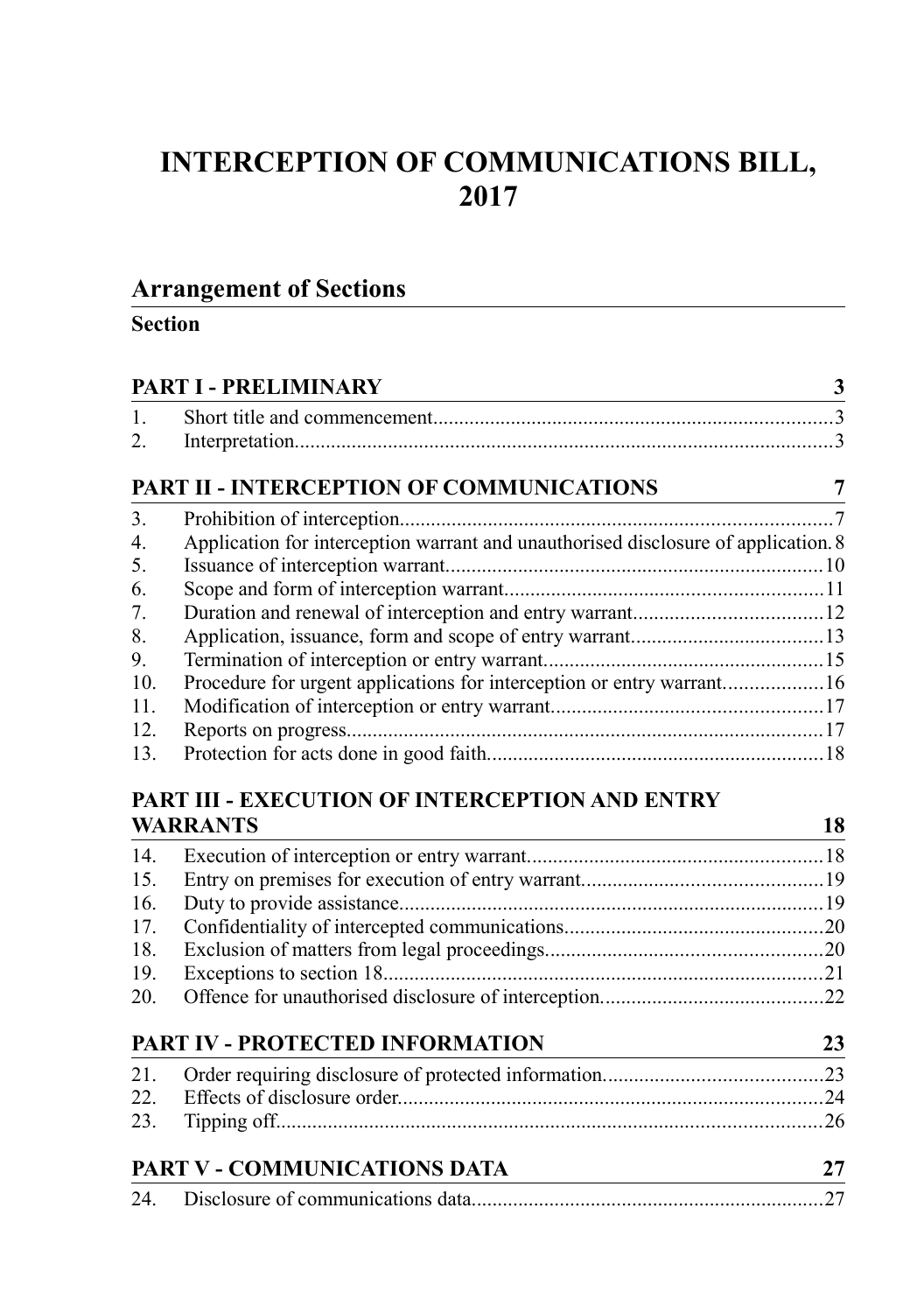|     | PART VI - LISTED EQUIPMENT                                      | 31 |
|-----|-----------------------------------------------------------------|----|
| 26. |                                                                 |    |
| 27. | Prohibition on manufacture and possession of listed equipment31 |    |
| 28. |                                                                 |    |
| 29. |                                                                 |    |
|     | <b>PART VII - MISCELLANEOUS</b>                                 | 33 |
| 30. |                                                                 |    |
| 31. |                                                                 |    |
| 32. |                                                                 |    |
| 33. |                                                                 |    |
| 34. |                                                                 |    |
| 35. |                                                                 |    |
| 36. |                                                                 |    |
|     | <b>OBJECTS AND REASONS</b>                                      | 36 |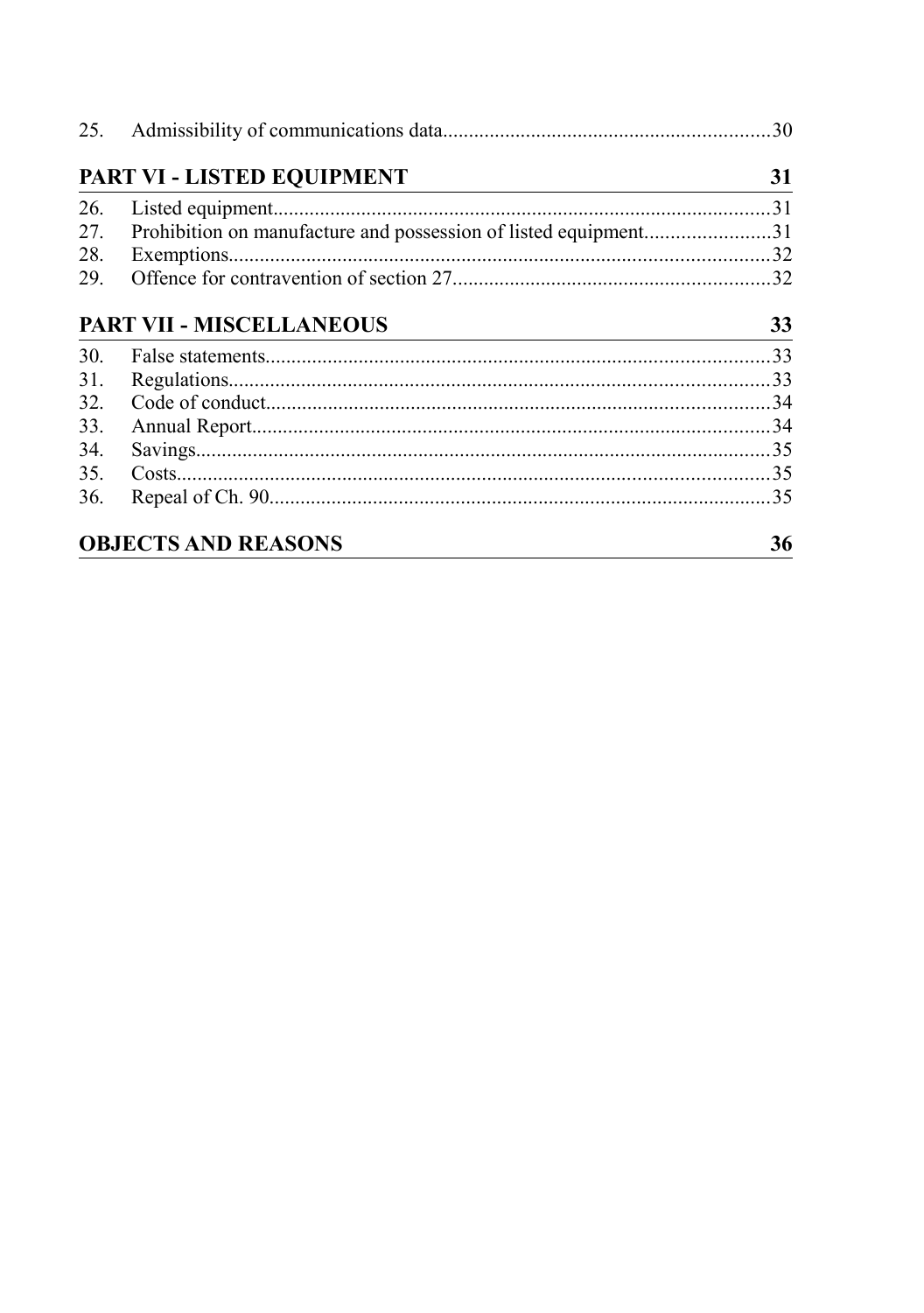

# **INTERCEPTION OF COMMUNICATIONS BILL, 2017**

## **A BILL FOR AN ACT TO PROVIDE FOR THE INTERCEPTION OF COMMUNICATIONS AND THE PROVISION OF INFORMATION FOR INTERCEPTION IN THE BAHAMAS AND FOR RELATED MATTERS**

**Enacted by the Parliament of The Bahamas**

# <span id="page-2-0"></span>**PART I - PRELIMINARY**

## **1. Short title and commencement.**

- <span id="page-2-2"></span>(1) This Act may be cited as the Interception of Communications Act, 2017.
- (2) This Act shall come into operation on such date as the Minister may appoint by Notice published in the Gazette.

## **2. Interpretation.**

- <span id="page-2-1"></span> $(1)$  In this Act —
	- **"counsel and attorney"** has the meaning given to it under the Legal Profession Act *(Ch. 64)*;
	- **"authorised officer"** means
		- (a) the Commissioner of Police; or
		- (b) a person authorised in writing by the Commissioner of Police to act on his behalf;
	- **"Commissioner of Police"** means the Commissioner of Police appointed under the Constitution;
	- **"communication"** includes—
		- (a) anything transmitted by means of a postal service including a postal article;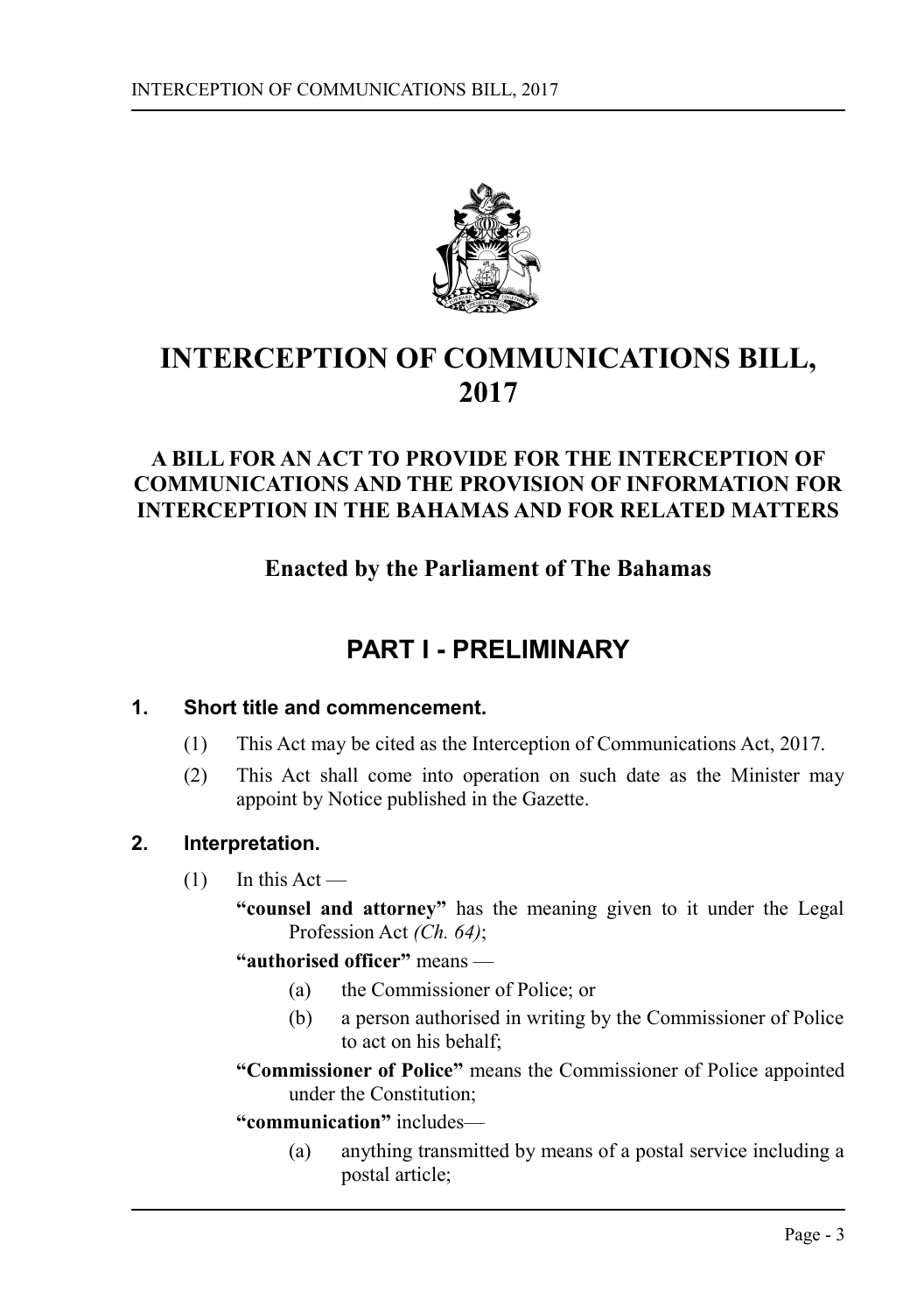- (b) anything comprising speech, music, sounds, visual images or data of any description; and
- (c) signals serving either for the impartation of anything between persons, between a person and a thing or between things or for the actuation or control of any apparatus;

**"communications data"** means any —

- (a) traffic data comprised in or attached to a communication, whether by the sender or otherwise, for the purposes of any postal service or communications network by means of which the communication is being or may be transmitted;
- (b) information, that does not include the contents of a communication, other than data falling within paragraph (a) which is about the use, made by any person —
	- (i) of any postal service or communications network; or
	- (ii) of any part of a communications network in connection with the provision to or use by any person of any communications service; and
- (c) information not falling within paragraph (a) or paragraph (b) that is held or obtained, in relation to persons to whom he provides the service, by a person providing a postal or a communications service;
- **"communications network"** means any facility or infrastructure used by any person to provide communications services, as well as a network whereby a person can send or receive communication services from anywhere in or out of The Bahamas;
- **"communications provider"** means a person who operates a communications network or who provides a communications service;
- **"communications service"** means any service provided by means of a communications network, whether or not the network is operated by the person providing the service;
- **"disclosure order"** means an order made under section 21, requiring access to electronic data;
- **"electronic signature"** means anything in electronic form which
	- (a) is incorporated into, or otherwise logically associated with, any electronic communication or other electronic data;
	- (b) is generated by the signatory or other source of the communication or data; and
	- (c) is used for the purpose of facilitating, by means of a link between the signatory or other source and the communication or data, the establishment of the authenticity of the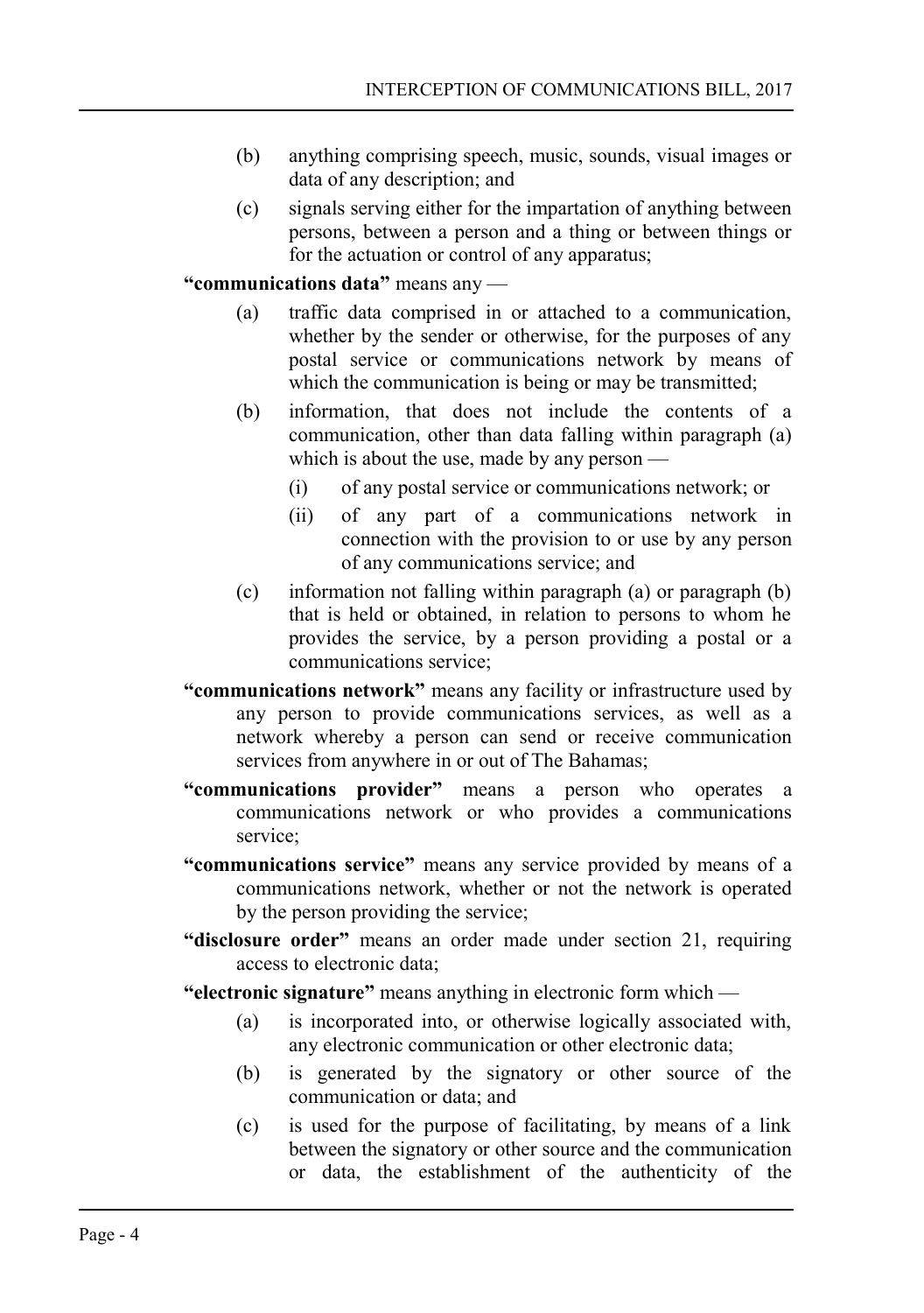communication or data, and the establishment of its integrity or both;

**"entry warrant"** means a warrant issued pursuant to section 8 or section  $10<sup>°</sup>$ 

**"intercept"** includes—

- (a) aural or other acquisition of the contents of a communication through the use of any means, including an interception device, so as to make some or all of the contents of a communication available to a person other than the sender or recipient or intended recipient of that communication;
- (b) monitoring a communication by means of a monitoring device;
- (c) viewing, examining, or inspecting the contents of a communication; and
- (d) diverting of any communication from its intended destination to any other destination;

and **"interception"** shall be construed accordingly;

- **"intercepted communication"** means a communication which during the course of its transmission by means of a postal service or a telecommunication network is intercepted;
- **"interception device"** means any electronic, mechanical or other instrument, device, equipment or apparatus which is used or can be used, whether by itself or in combination with any other instrument, device, equipment or apparatus to intercept any communication but does not mean any instrument, device, equipment or apparatus, or any component thereof —
	- (a) furnished to a customer by a communications provider in the ordinary course of business and being used by the customer in the ordinary course of his business;
	- (b) furnished by a customer for connection to the facilities of a communications service and being used by the customer in the ordinary course of business; or
	- (c) being used by a communications provider in the ordinary course of business;

**"interception warrant"** means a warrant issued under section 5 or 10;

**"internal network"** means a communications network which is privately owned and used only to serve the need of the organisation or household by which it is owned;

**"judge"** means a judge of the Supreme Court;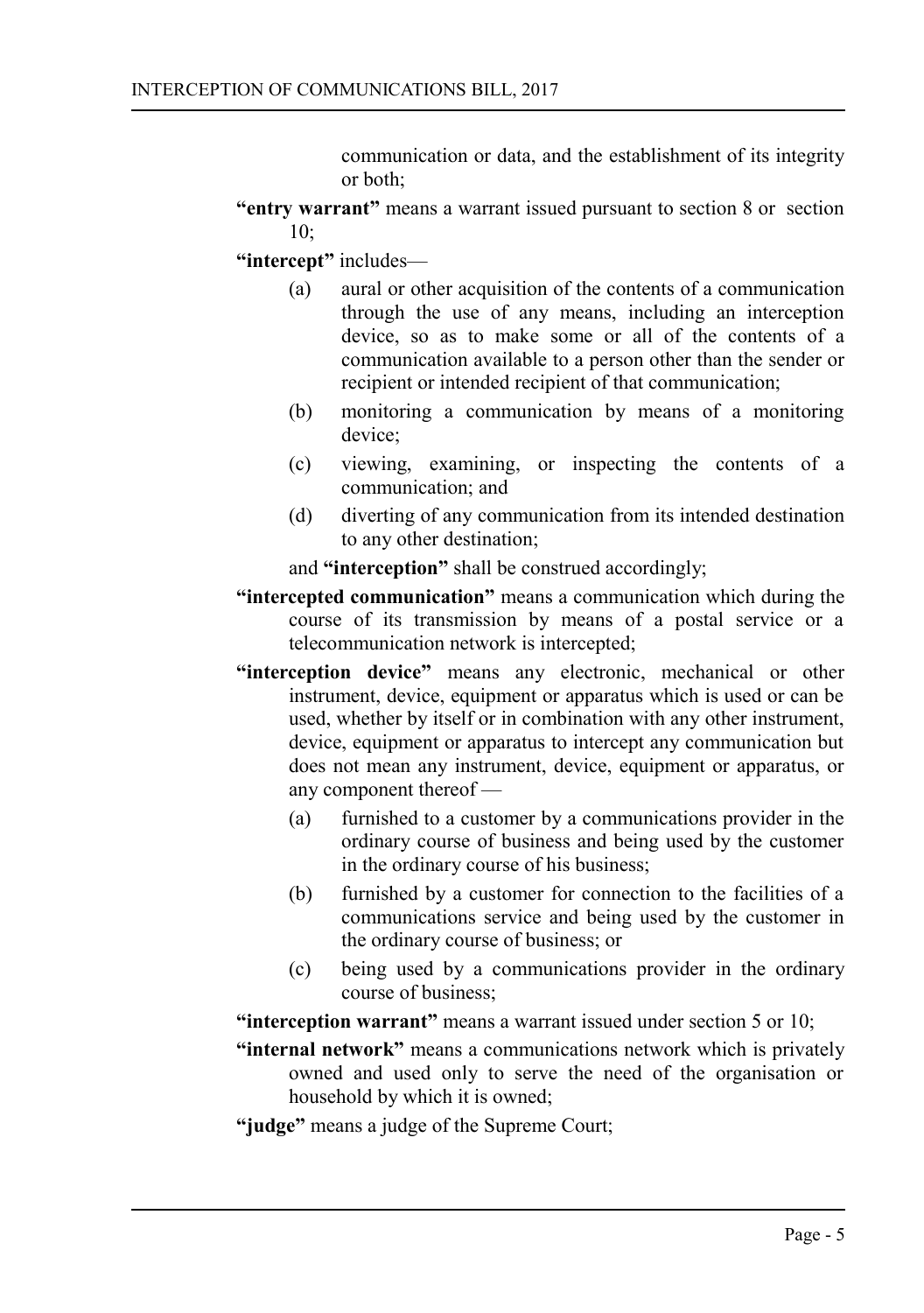- **"key"** in relation to electronic data, means a key, code, password, algorithm or other data the use of which, with or without keys —
	- (a) allow access to the electronic data; or
	- (b) facilitates the putting of the electronic data into an intelligible form;

**"listed equipment"** means—

- (a) any equipment declared to be listed equipment pursuant to section 26; or
- (b) a component of equipment referred to in paragraph (a);

**"Minister"** means the Minister responsible for national security;

**"postal article"** means—

- (a) any form of written communication, or any other document or article —
	- (i) that is addressed to a specific person or a specific address; and
	- (ii) that is to be conveyed other than by electronic means; and
	- (iii) for which a charge, is made in respect of carrying, taking charge of, or sending it; or
- (b) an envelope, packet, package, or wrapper containing a communication, document or article;

**"postal provider"** means a person who provides a postal service;

**"postal service"** means a service which—

- (a) consists of the following, or in one or more of them, namely the collection, sorting, conveyance, distribution and delivery whether in The Bahamas or elsewhere, of postal articles; and
- (b) is offered or provided as a service the main purpose of which, or one of the main purposes of which, is to make available, or to facilitate, by means of transmission from place to place of postal articles containing communications;
- **"protected information"** means electronic data which, without a key, cannot or cannot readily be accessed or put in an intelligible form;
- **"public postal service"** means any postal service which is offered or provided to the public or to a substantial section of the public in The Bahamas;
- **"terrorist act"** is a reference to criminal conduct which constitutes an offence under section 3 of the Anti-Terrorism Act *(Ch. 107).*
- (2) For the purposes of this Act —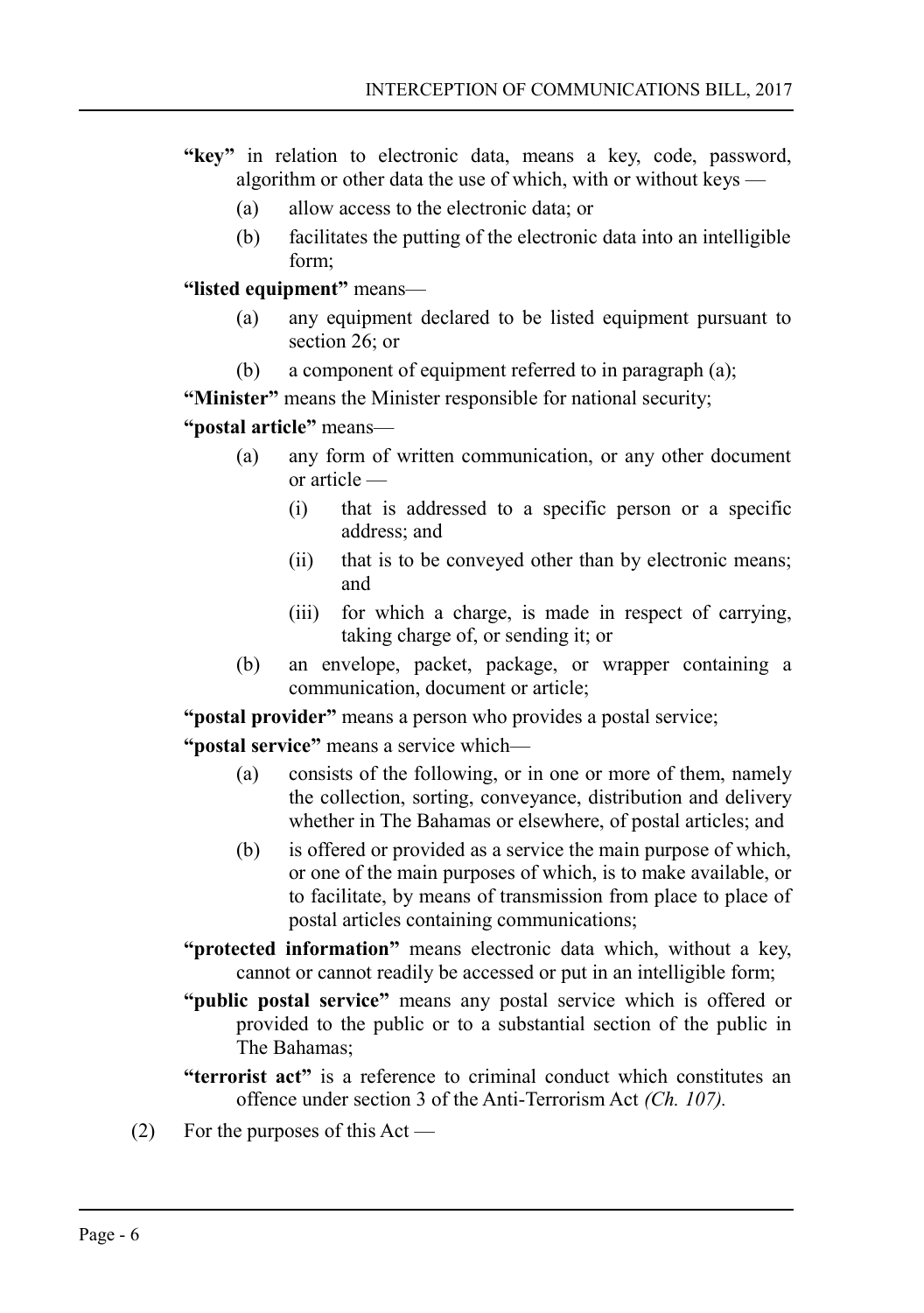**"the interest of national security"** shall be construed as including, but not limited to, the protection of The Bahamas from threats of sabotage, espionage, terrorist acts, terrorism or subversion.

## **"detecting an offence"** shall be taken to include—

- (a) establishing by whom, for what purpose, by what means and generally in what circumstances any offence may be committed; and
- (b) the apprehension of the person by whom an offence was committed,

except that, in relation to the issue, extension or modification of an interception warrant or an entry warrant, it shall not include a reference to gathering evidence for use in any legal proceeding.

## <span id="page-6-1"></span>**PART II - INTERCEPTION OF COMMUNICATIONS**

#### **3. Prohibition of interception.**

- <span id="page-6-0"></span>(1) Except as provided in this section, a person who intentionally intercepts a communication in the course of its transmission by means of a public postal service or a communications network commits an offence, and is liable on summary conviction to a fine not exceeding fifty thousand dollars or a term of imprisonment not exceeding four years, or to both.
- (2) A person does not commit an offence under subsection (1) if
	- (a) the communication is intercepted in accordance with an interception warrant issued under section 5 or 10 or an entry warrant issued under section 8 or 10;
	- (b) subject to subsection (3), that person has reasonable grounds for believing that the person to whom or by whom the communication is transmitted consents to the interception;
	- (c) the communication is stored communication and is acquired in accordance with the provisions of any other law;
	- (d) the communication is intercepted as an ordinary incident to the provision of public postal services or communications services or to the enforcement of any law in force in The Bahamas relating to the use of those services;
	- (e) the interception is of a communication made through a communications network that is so configured as to render the communication readily accessible to the general public; or
	- (f) the interception is of a communication transmitted by and received within an internal network and is done by a person who has —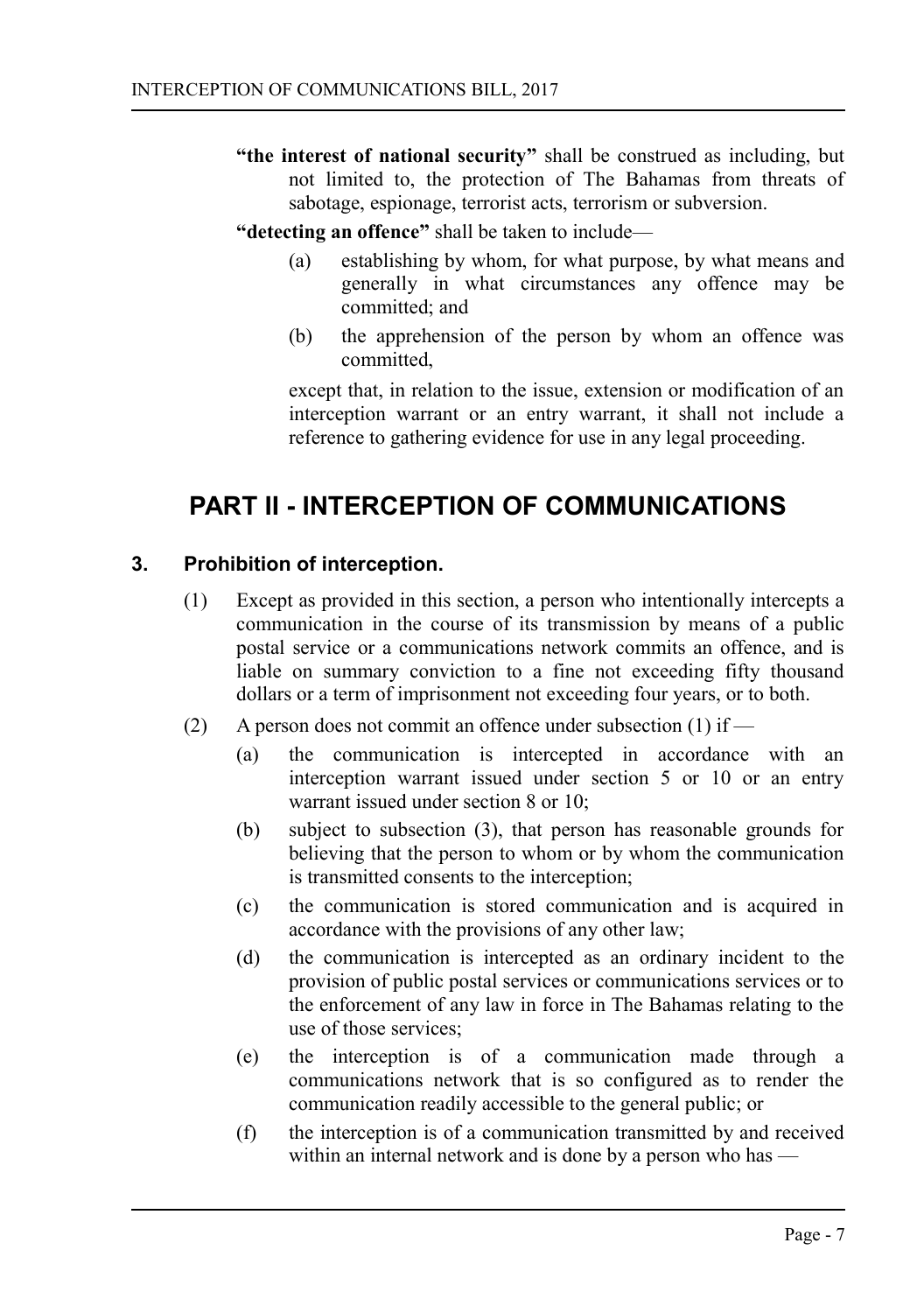- (i) a right to control the operation or use of the private communications network; or
- (ii) the express or implied consent of a person referred to in subparagraph (i).
- (3) A person does not commit an offence under subsection (1) where
	- (a) the communication is one sent by or intended for a person who has consented to the interception; and
	- (b) the person is an authorised officer who believes that the interception of communication is necessary for the purpose of an emergency, of preventing death or injury or any damage to a person's physical or mental health, or of mitigating any injury or damage to a person's physical or mental health or in the interest of national security; or
	- (c) a private conversation is originated by more than one person or is intended by the originator thereof to be received by more than one person, a consent to the interception thereof by any one of those persons is sufficient consent for the purposes of this or any other Act.
- (4) A court convicting a person of an offence under this section may, in addition to any penalty which it imposes in respect of the offence, order the forfeiture and disposal of any device used to intercept a communication in the commission of the offence.
- (5) For the purposes of this section, a communication shall be taken to be in the course of transmission by means of a communications network at any time when the network by means of which the communication is being or has been transmitted is used for storing the communication in a manner that enables the intended recipient to collect it or otherwise have access to it.

## <span id="page-7-0"></span>**4. Application for interception warrant and unauthorised disclosure of application.**

- (1) An authorised officer who wishes to obtain an interception warrant under the provisions of this Act shall request the Attorney-General to make an application *ex parte* to a judge in chambers on his behalf.
- (2) Subject to section 10, an application referred to in subsection (1) shall be in writing in the prescribed form and shall be accompanied by an affidavit deposing the following —
	- (a) the name of the authorised officer on behalf of whom the application is made;
	- (b) the facts or allegations giving rise to the application;
	- (c) sufficient information for a judge to issue an interception warrant;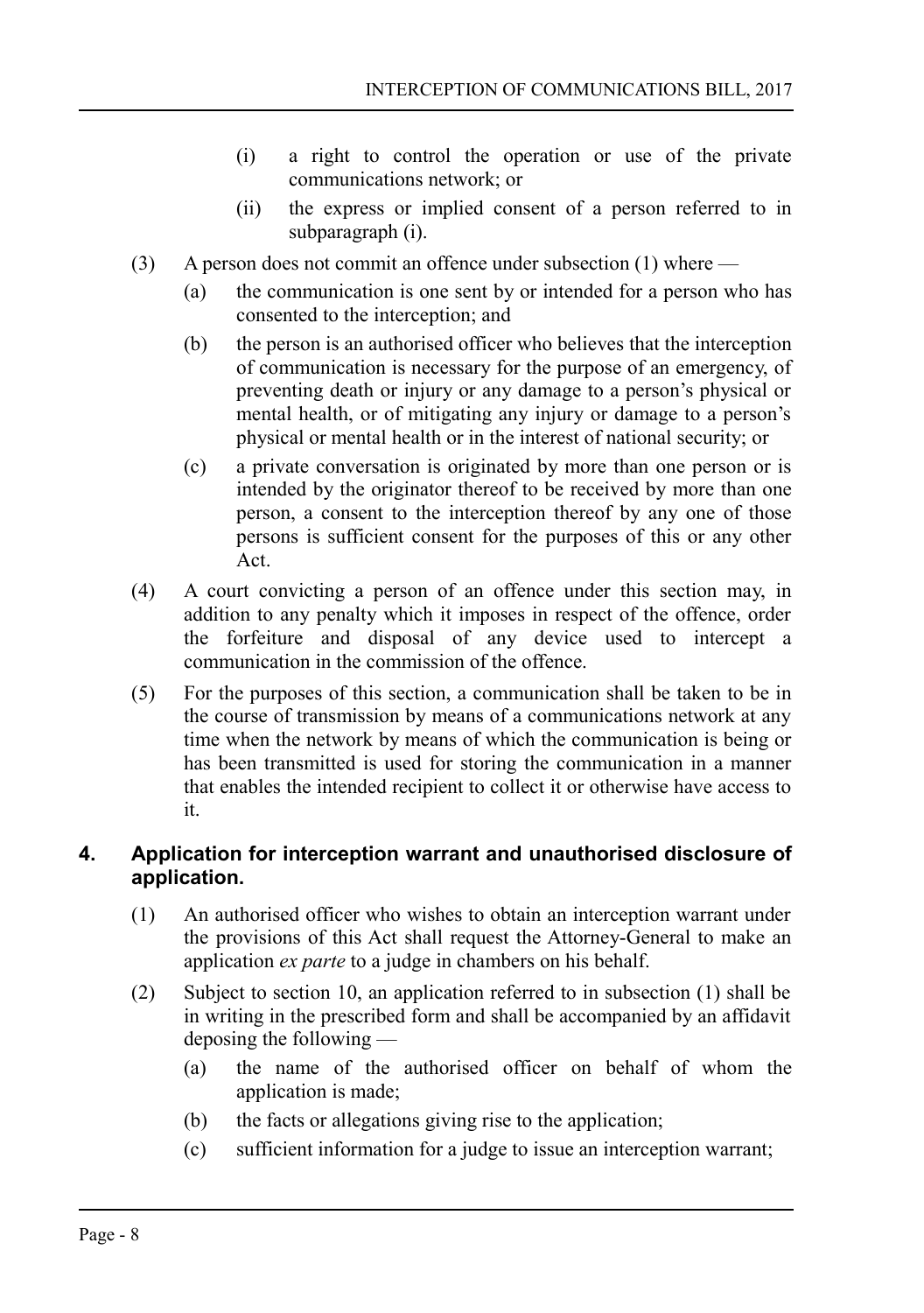- (d) the ground referred to in section  $5(1)$  on which the application is made;
- (e) full particulars of all the facts and the circumstances alleged by the authorised officer on whose behalf the application is made including —
	- (i) if practical, a description of the nature and location of the facilities from which or the premises at which the communication is to be intercepted; and
	- (ii) the basis for believing that evidence relating to the ground on which the application is made will be obtained through the interception;
- (f) if applicable, whether other investigative procedures have been applied and failed to produce the required evidence or the reason why other investigative procedures reasonably appear to be unlikely to succeed if applied, or are likely to be too dangerous to apply in order to obtain the required evidence;
- (g) the period for which the interception warrant is required to be issued;
- (h) whether any previous application has been made for the issuing of an interception warrant in respect of the same person, the same facility or the same premises specified in the application and, if such previous application exists, shall indicate the current status of that application; and
- (i) any other directives issued by the judge.
- (3) Subsection (2)(d) shall not apply in respect of an application for the issuing of an interception warrant on a ground referred to in section  $5(1)$ (a), if a serious offence has been or is being or will probably be committed for the benefit of, or at the direction of, or in association with, a person, a group of persons or syndicate involved in organised crime.
- (4) Where an interception warrant is applied for on the grounds of national security, the application shall be accompanied by a written authorisation signed by the Minister authorising the application on that ground.
- (5) Subject to subsection (6), the records relating to an application for an interception warrant or the renewal or modification thereof shall be—
	- (a) placed in a packet and sealed by the judge to whom the application is made immediately on determination of the application; and
	- (b) kept in the custody of the court in a place to which the public has no access or such place as the judge may authorise.
- (6) The records referred to in subsection (5) may be opened if a judge so orders only —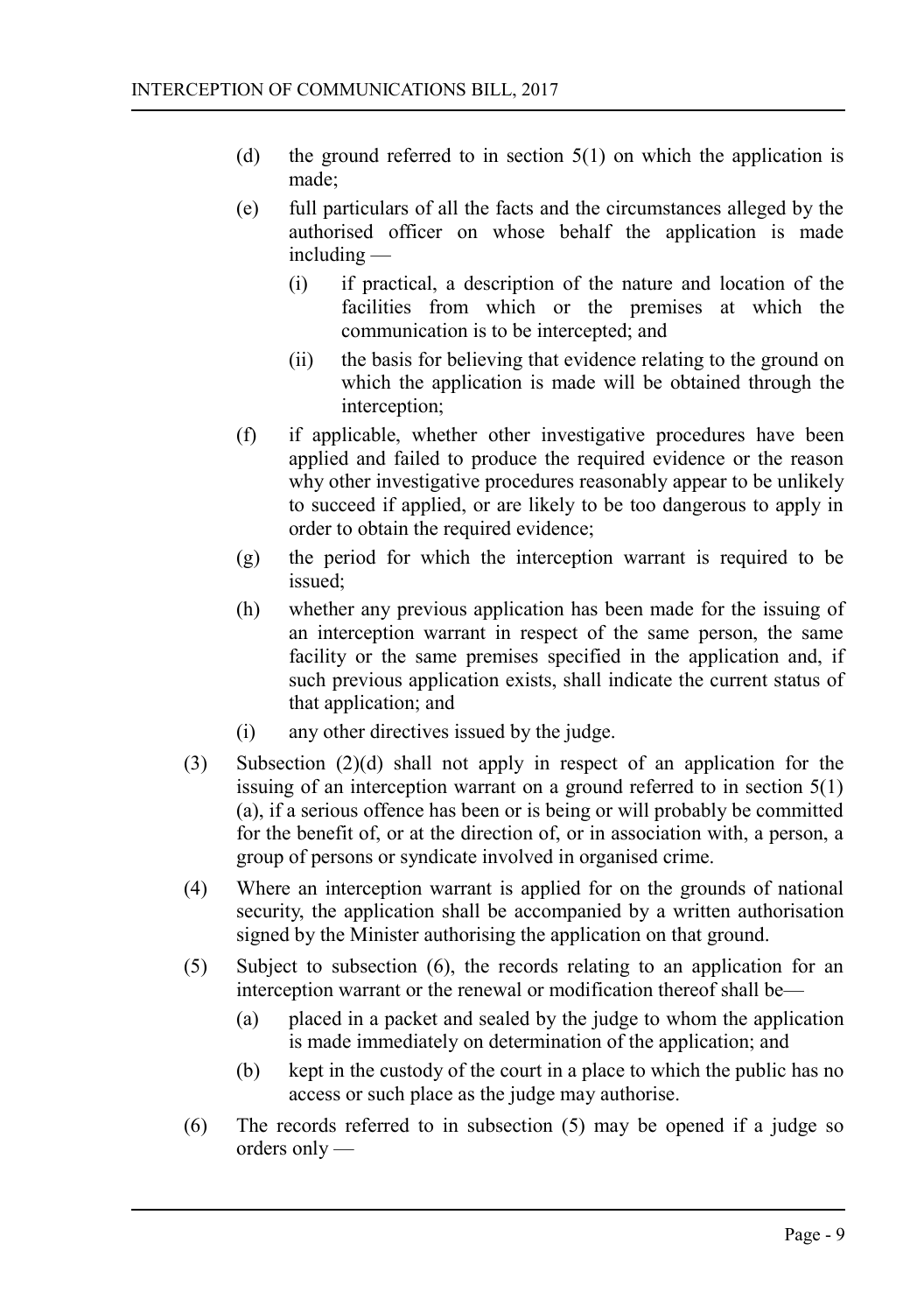- (a) for the purpose of dealing with an application for further authorization; or
- (b) for renewal of an authorisation.
- (7) Any person who discloses the existence of an application for an interception warrant, other than to the authorised officer, commits an offence and is liable on summary conviction to a fine not exceeding twenty thousand dollars or to a term of imprisonment not exceeding two years or to both.
- (8) It shall be a defence in any proceedings
	- (a) against a person, for the person to show
		- (i) that the disclosure was made by or to an counsel and attorney in connection with the giving by the counsel and attorney to any client of his advice about the effect of the provisions of this Act; and
		- (ii) the person to whom or, as the case may be, by whom a disclosure referred to in subsection (7) was made, was the client or a representative of the client
	- (b) for an offence under subsection (7), for the person to show that the disclosure was made by a counsel and attorney —
		- (i) in contemplation of, or in connection with any legal proceedings; and
		- (ii) for the purposes of the proceedings.
- (9) Subsection (8) shall not apply in the case of a disclosure made with a view to furthering any criminal purpose.
- (11) In proceedings against a person for an offence under subsection (7), it shall be a defence for that person to show that the disclosure was confined to a disclosure permitted by the authorised officer.
- (12) The Attorney-General shall refuse to make any application under this Act where the Attorney-General does not consider the application to be in the public interest or in the interest of justice.
- (13) In any proceedings before a court under this Act the Attorney-General may be represented by counsel and attorney.

#### **5. Issuance of interception warrant.**

- <span id="page-9-0"></span>(1) An interception warrant shall be issued if a judge is satisfied, on the facts alleged in the application under section 4, that there are reasonable grounds to believe that —
	- (a) obtaining the information sought under the interception warrant is necessary—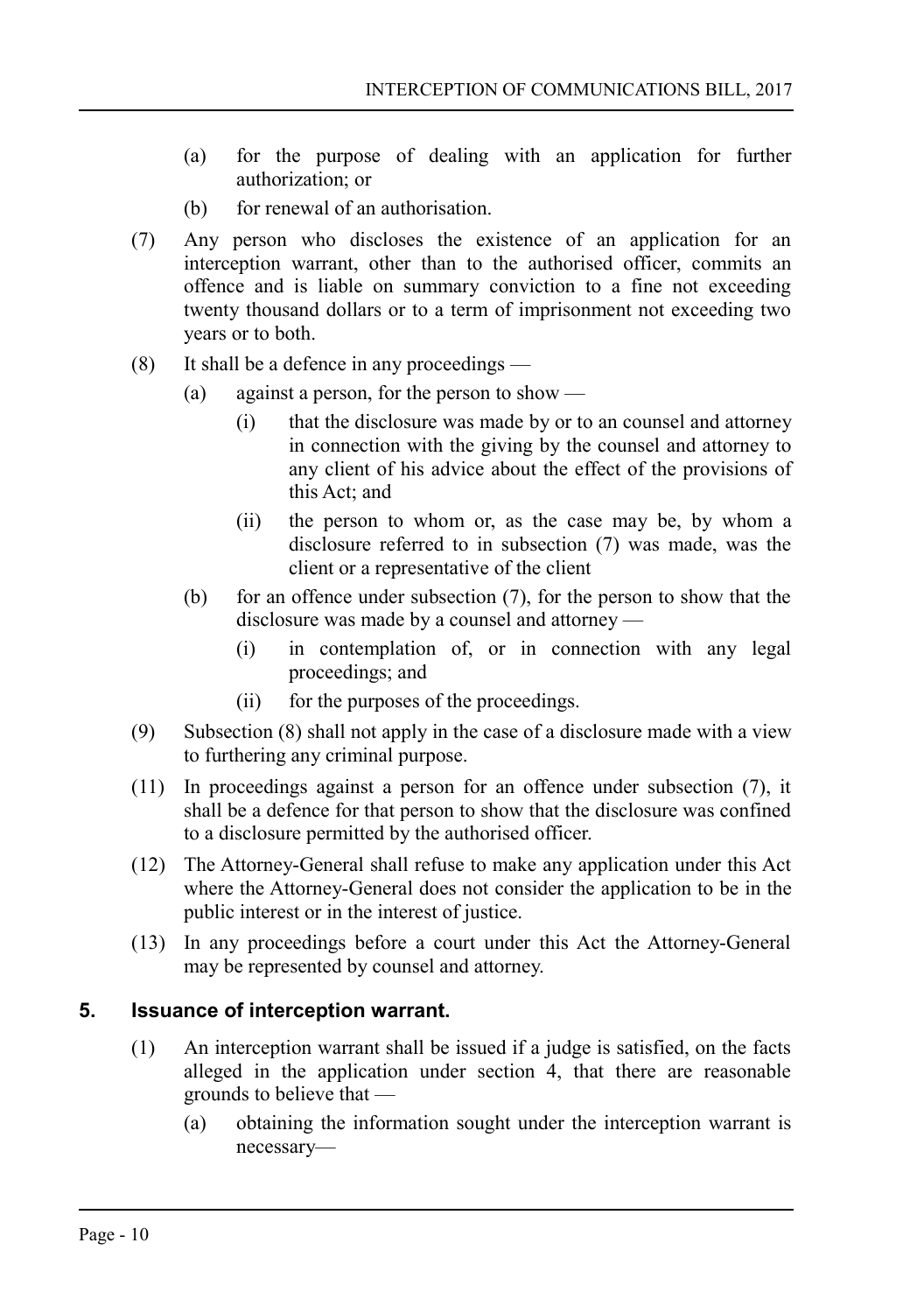- (i) in the interest of national security;
- (ii) in the interest of public order;
- (iii) in the interest of public morality;
- (iv) in the interest of public safety;
- (v) in the interest of public health;
- (vi) for the prevention or detection of an offence, where there are reasonable grounds to believe that such an offence has been, is being or may be committed; or
- (vii) for the purpose, in circumstances appearing to the judge to be equivalent to those in which he would issue an interception warrant by virtue of subparagraph (vi), of giving effect to the provisions of any mutual legal assistance agreement; and
- (b) other procedures
	- (i) have not been or are unlikely to be successful in obtaining the information sought to be acquired by means of the interception warrant;
	- (ii) are too dangerous to adopt in the circumstances; or
	- (iii) having regard to the urgency of the case are impracticable; and
- (c) it would be in the best interest of the administration of justice to issue the interception warrant.
- (2) A judge considering an application may require the authorised officer to furnish such further information as he deems necessary.

## **6. Scope and form of interception warrant.**

- <span id="page-10-0"></span>(1) An interception warrant shall be in the prescribed form and shall permit the authorised officer to —
	- (a) intercept, at any place in The Bahamas, any communication in the course of its transmission;
	- (b) secure the interception in the course of its transmission by means of a postal service or a public or private communications network, of such communications as are described in the warrant; and
	- (c) secure the disclosure of the intercepted material obtained or required by the warrant, and of related communications data.
- (2) An interception warrant shall authorise the interception of
	- (a) communications transmitted by means of a postal service or a public or a private communications network to or from —
		- (i) one particular person specified or described in the warrant; or
		- (ii) one particular address so specified and described; and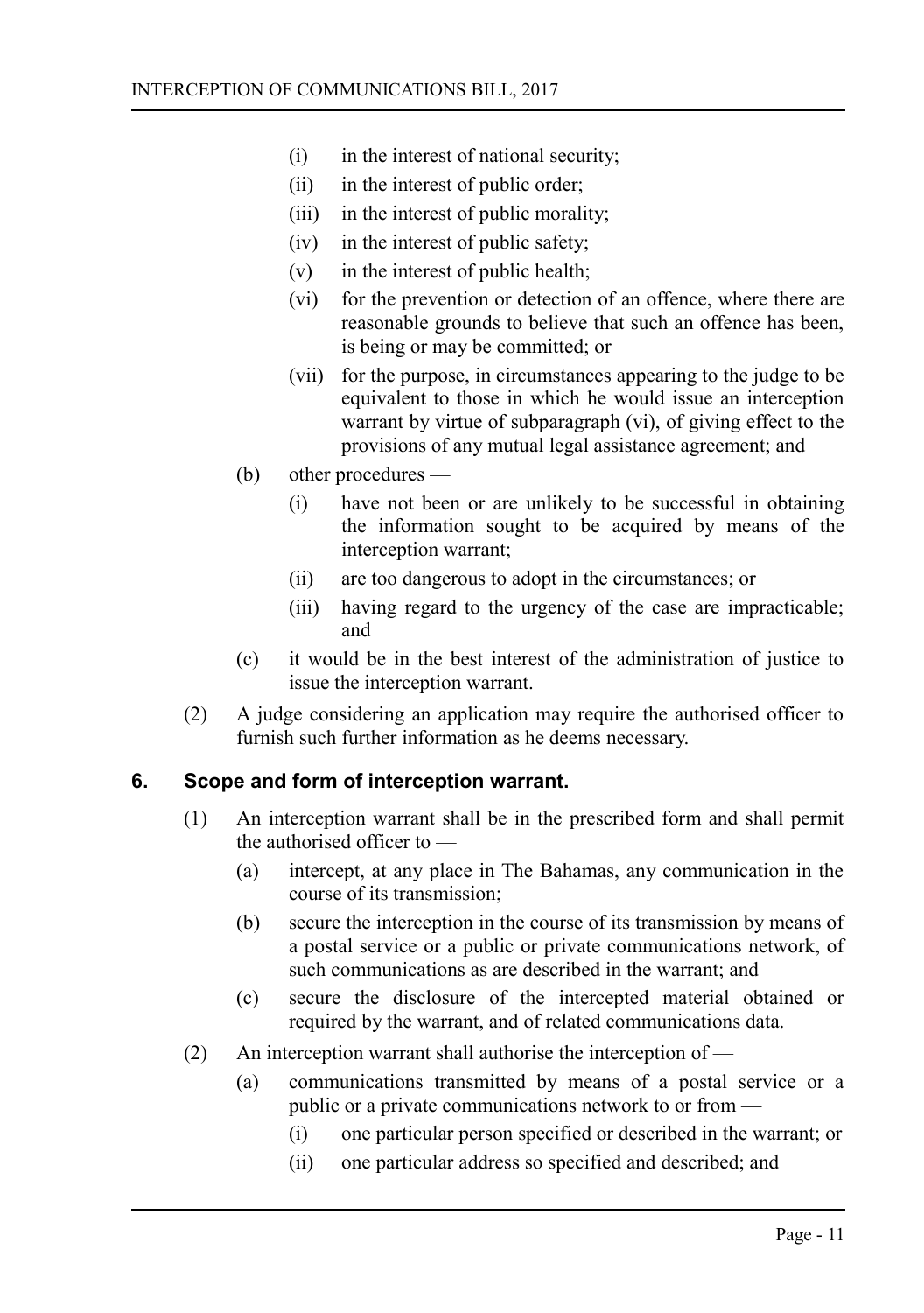- (b) such other communications, if any as may be necessary in order to intercept communications falling within paragraph (a).
- (3) An interception warrant shall specify the identity of the
	- (a) authorised officer on whose behalf the application is made under section 4, and the person who will execute the warrant;
	- (b) person, if known and appropriate, whose communication is to be intercepted; and
	- (c) postal service provider or the communications provider to whom the warrant to intercept must be addressed, if applicable.
- (4) An interception warrant may contain such ancillary provisions as are necessary to secure its implementation in accordance with the provisions of this Act.
- (5) An interception warrant issued under this section may specify conditions or restrictions relating to the interception of communications authorised therein.
- (6) For the purposes of this Act, "address" includes a particular set of premises, phone number, e-mail address, internet protocol and postal address.

## **7. Duration and renewal of interception and entry warrant.**

- <span id="page-11-0"></span>(1) An interception warrant shall cease to have effect at the end of the relevant period, but may be renewed at any time before the end of that period, on an application made under subsection (2).
- (2) A judge may renew an interception or an entry warrant before the expiration of the relevant period, upon an application for the renewal being made by the Attorney-General on behalf of an authorised officer, if satisfied that the renewal of the warrant is justified.
- (3) An application for the renewal of a warrant under subsection (2) shall be in writing in the prescribed form and shall be accompanied by an affidavit deposing to the circumstances relied on as justifying the renewal.
- (4) If at any time before the end of the periods referred to in subsections (1) and (2), it appears to the authorised officer to whom an entry warrant is issued, or a person acting on his behalf, that an interception warrant is no longer necessary, he shall cause to be made an application to the Court for the cancellation of the warrant and the court may cancel the warrant.
- (5) For the purposes of this section "relevant period" means the period of three months beginning with the date of the issuance of the interception warrant or, in the case of an interception warrant that has been renewed, the date of its latest renewal.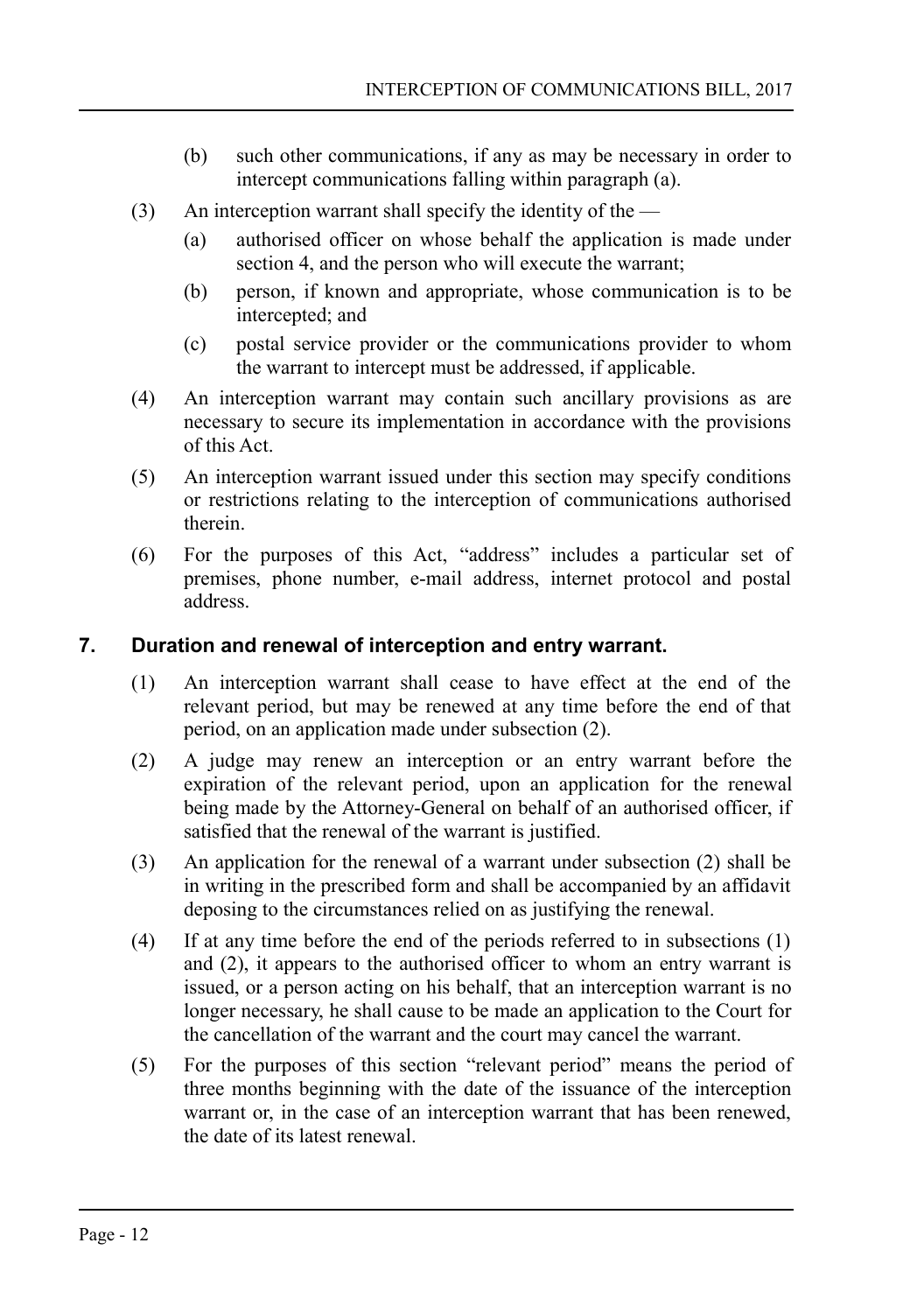## **8. Application, issuance, form and scope of entry warrant.**

- <span id="page-12-0"></span>(1) An entry warrant shall not be issued by a judge unless there exists with respect to the premises to which the application for an entry warrant relates, a related interception warrant.
- (2) Where the Attorney-General—
	- (a) makes an application under section 4 for an interception warrant on behalf of an authorised officer, the Attorney-General may at the time of making the application, also apply to the judge for the issuance of an entry warrant with respect to the premises to which the interception warrant relates; or
	- (b) made an application under section 4, for an interception warrant on behalf of an authorised officer and the authorised officer on whose behalf the application was made, is not available, any other authorised officer may, at any such stage after the issuance of the interception warrant in respect of which such an application was made, but before the expiry of the period or the extended period for which it has been issued, request the Attorney-General to apply *ex parte* to a judge for the issuance of an entry warrant with respect to the premises to which the interception warrant relates.
- (3) Subject to section 9, an application for an entry warrant referred to in subsection (2), shall be in writing and in the prescribed form and shall —
	- (a) be accompanied by an affidavit deposing the  $-$ 
		- (i) name of the authorised officer on behalf of which the application is made;
		- (ii) premises in respect of which the entry warrant is required; and
		- (iii) the specific purpose for which the application is made;
	- (b) if the application is made in terms of subsection  $(2)(b)$ , also contain proof that an interception warrant has been issued, and an affidavit setting forth the results, if any, obtained in the interception warrant concerned from the date of its issuance up to the date on which the application was made, or a reasonable explanation of the failure to obtain such results; and
	- (c) indicate whether any previous application has been made for the issue of an entry warrant for the same purpose or in respect of the same premises specified in the application and, if such previous application exists, indicate the status of the previous application.
- (4) Subject to subsections (1) and (5), a judge may upon an application made by the Attorney-General on behalf of an authorised officer, issue an entry warrant.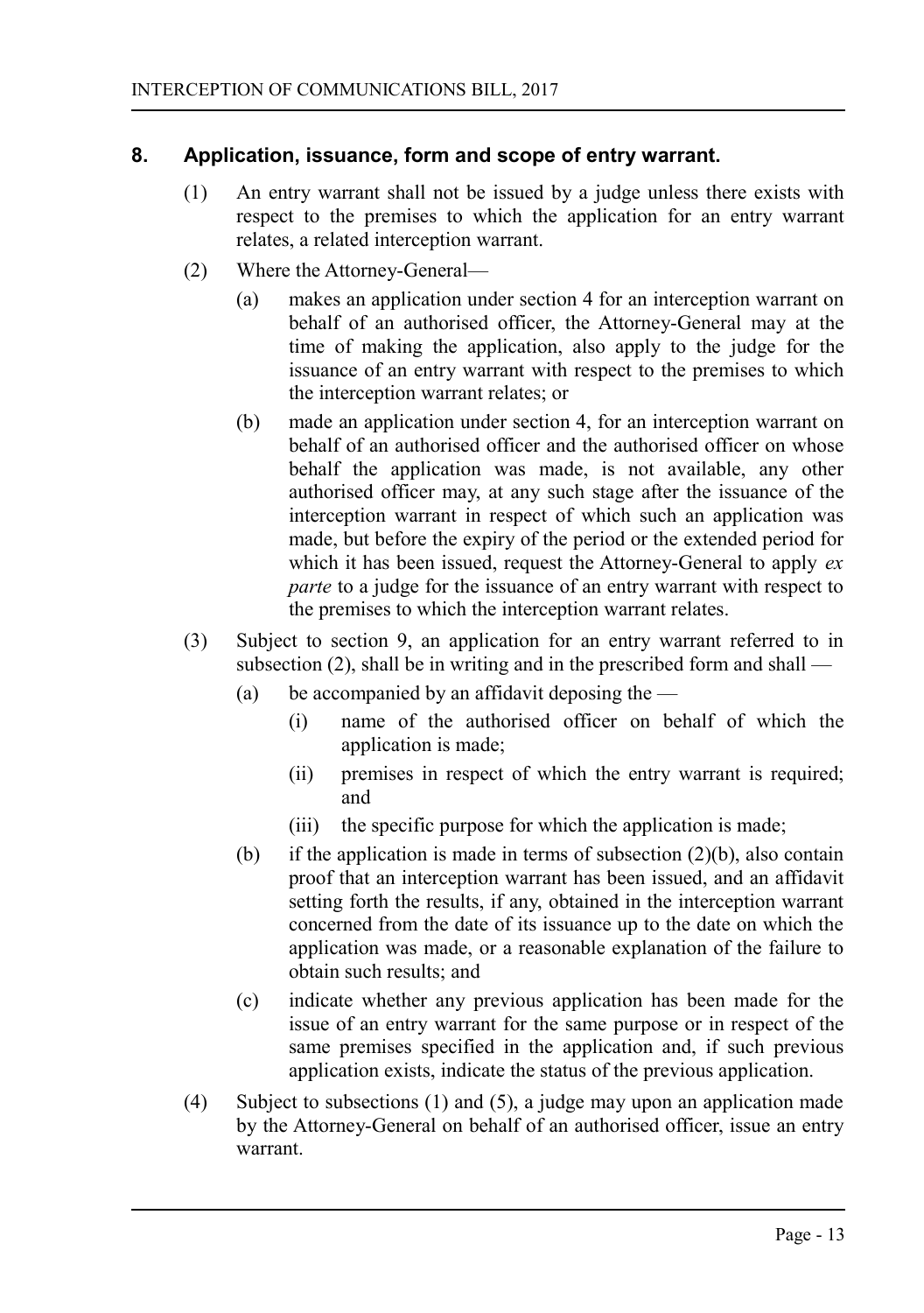- (5) An entry warrant shall be issued if the judge is satisfied, on the facts alleged in the application concerned that —
	- (a) the entry into the premises is necessary for the purpose  $-$ 
		- (i) of intercepting a postal article or a communication on the premises;
		- (ii) for installing and maintaining an interception device on; or
		- (iii) for removing an interception device from, the premises; and
	- (b) there are reasonable grounds to believe that it would be impracticable to intercept a communication under the interception warrant concerned otherwise than by the use of an interception device installed on the premises.
- (6) An entry warrant
	- (a) shall be in the prescribed form in writing;
	- (b) shall contain the information referred to in subsection  $(3)(a)(ii)$  and (iii); and
	- (c) may contain conditions or restrictions relating to the entry upon the premises concerned as the judge may consider necessary.
- (7) An entry warrant shall permit an authorised officer to enter upon the premises specified in the entry warrant for the purposes of —
	- (a) intercepting a postal article or a communication by means of an interception device;
	- (b) installing and maintaining an interception device; or
	- (c) removing an interception device.
- (8) An entry warrant shall expire when whichever of the following occurs  $first -$ 
	- (a) the period or the extended period for which the related interception warrant concerned has been issued lapses;
	- (b) it is terminated under section 10 by a judge; or
	- (c) the interception warrant to which it relates is terminated in accordance with section 9 or 10.
- (9) When an entry warrant has expired under subsection (8)(a), the authorised officer on whose behalf the application was made or, if he is not available, any other authorised officer who would have been entitled to request the Attorney-General to make the application, shall, as soon as practicable after the date of expiry of the entry warrant, and without applying to a judge for the issuing of a further entry warrant, remove, or cause to be removed, any interception device which has been installed and which, at the expiry date of the entry warrant, has not yet been removed from the premises concerned.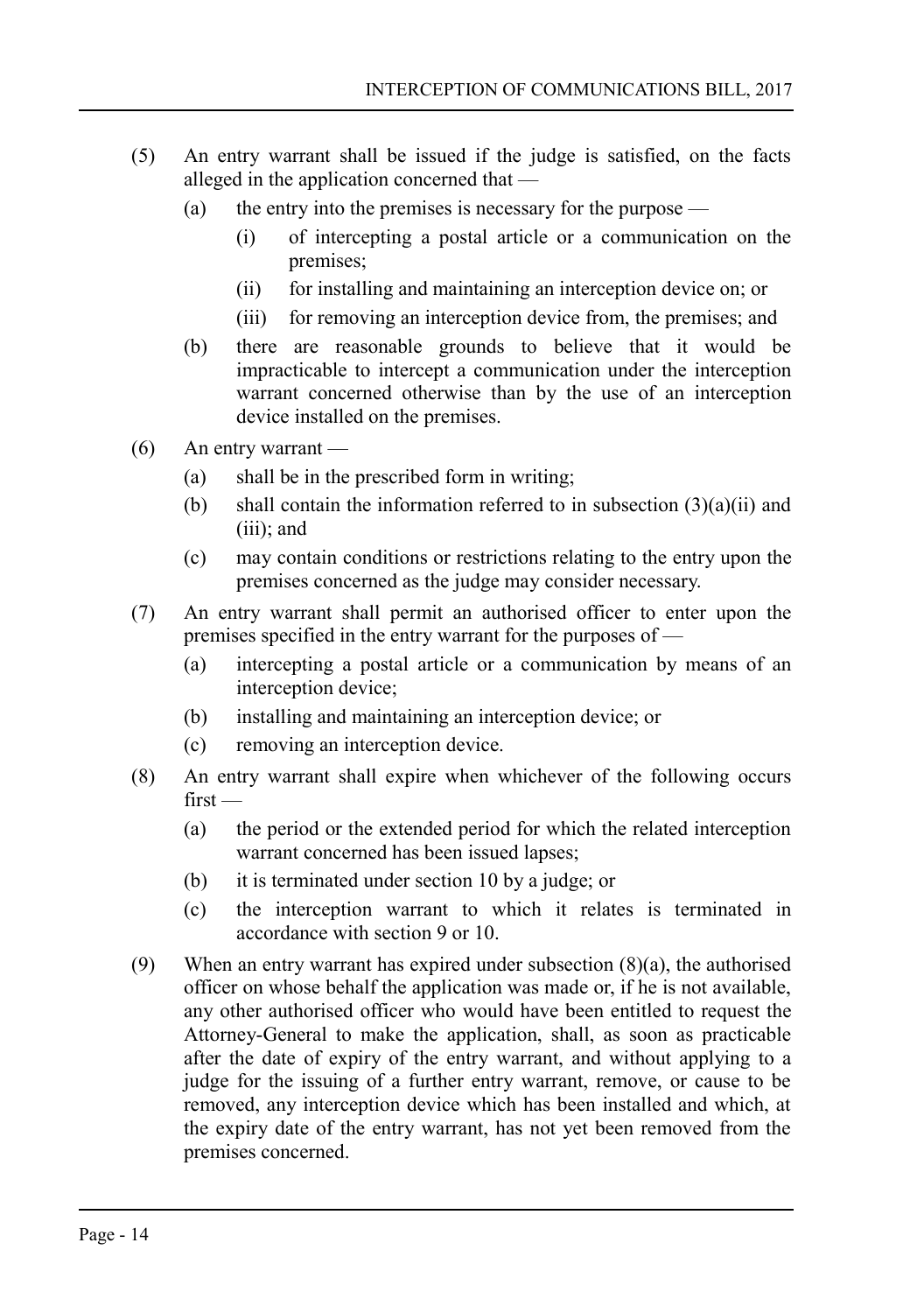## **9. Termination of interception or entry warrant.**

- <span id="page-14-0"></span>(1) A judge who issued an interception or an entry warrant or both, or if he is not available, any other judge entitled to issue a warrant pursuant to section 4 or 8 may —
	- (a) terminate the interception or the entry warrant or both, if  $-$ 
		- (i) the authorised officer fails to submit a report in accordance with section 12, if applicable; or
		- (ii) the judge upon receipt of a report submitted under section 12 is satisfied that the objectives of the interception or the entry warrant or both, have been achieved, or the grounds on which the interception warrant or the purpose for which the entry warrant was issued, or both has ceased to exist; or
	- (b) terminate the entry warrant and make an order affirming the interception warrant if the application for the interception and the entry warrant are related and he is satisfied that the interception of communication can be obtained by use only of the interception warrant.
- (2) Where a judge terminates a warrant under subsection (1), he shall forthwith in writing inform the authorised officer concerned of the termination.
- (3) Where an interception warrant issued in accordance with this Act is terminated in accordance with this section or section 10 —
	- (a) the contents of any communication intercepted under that warrant shall be inadmissible as evidence in any criminal proceedings or civil proceedings which may be contemplated, unless the Court is of the opinion that the admission of such evidence would not render the trial unfair or otherwise be detrimental to the administration of justice; or
	- (b) any postal article that was taken into possession under that warrant shall be dealt with in accordance with section 14(3).
- (4) Where an entry warrant is terminated in accordance with this section or section 10, the authorised officer shall, as soon as practicable, after having been informed of the termination, remove or cause to be removed from the premises to which the entry warrant relates, any intercepted device which was installed under the entry warrant.
- (5) Where an interception warrant has been terminated under this section or section 10, any related entry warrant shall also be deemed to be terminated.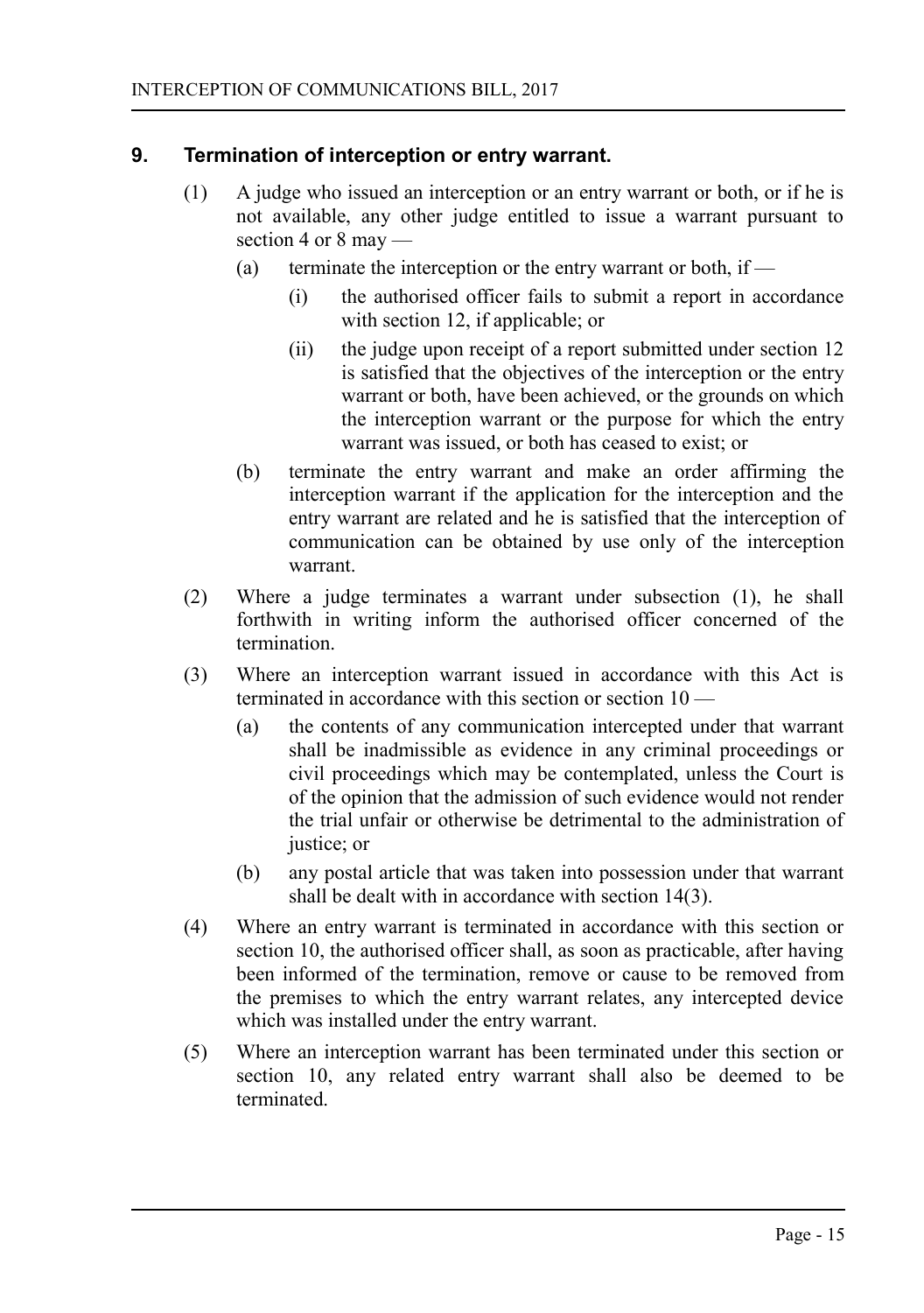## **10. Procedure for urgent applications for interception or entry warrant.**

- <span id="page-15-0"></span>(1) Where a judge is satisfied that the urgency of the circumstances so require, he may dispense with the requirements for a written application and proceed to hear an oral application made by the Attorney-General on behalf of an authorised officer for an interception warrant, or an entry warrant, or both or for a renewal of either an interception or an entry warrant, or both.
- (2) An oral application referred to in subsection  $(1)$  shall
	- (a) contain the information referred to in sections  $4(2)$  and  $8(6)(b)$ ;
	- (b) indicate the particulars of the urgency of the case or the other exceptional circumstances which, in the opinion of the authorised officer, justifies the making of an oral application; and
	- (c) comply with any directives, which may be issued by the judge.
- (3) A judge may, on an oral application made pursuant to subsection (1), issue an interception or an entry warrant or both, or a renewal thereof, if he is satisfied that —
	- (a) there are reasonable grounds to believe that the interception or the entry warrant or both, are necessary; and
	- (b) it is not reasonably practicable, having regard to the urgency of the case or the existence of exceptional circumstances, for the Attorney-General to make a written application, on behalf of the authorised officer, for the issuing of the interception or the entry warrant or both.
- (4) An interception or an entry warrant issued under this section shall have the same scope as an interception or an entry warrant issued under sections 5 and 8.
- (5) Where an interception or an entry warrant or both, is issued or renewed under this section, the Attorney-General shall, on behalf of the authorised officer, within seventy-two hours of the time of the issue or, as the case may be, the renewal thereof, submit to the judge a written application and affidavit in accordance with the provisions of sections 4(2), or 8(3), or both as the case may be.
- (6) On the expiration of seventy-two hours from the time of the issue or the renewal of the interception or the entry warrant or both under this section, the judge shall review his decision to issue or renew the interception or the entry warrant, or both.
- (7) In reviewing his decision under subsection (6), the judge shall determine whether the interception or the entry warrant or both, continues to be necessary under section 5(1) or 8(5).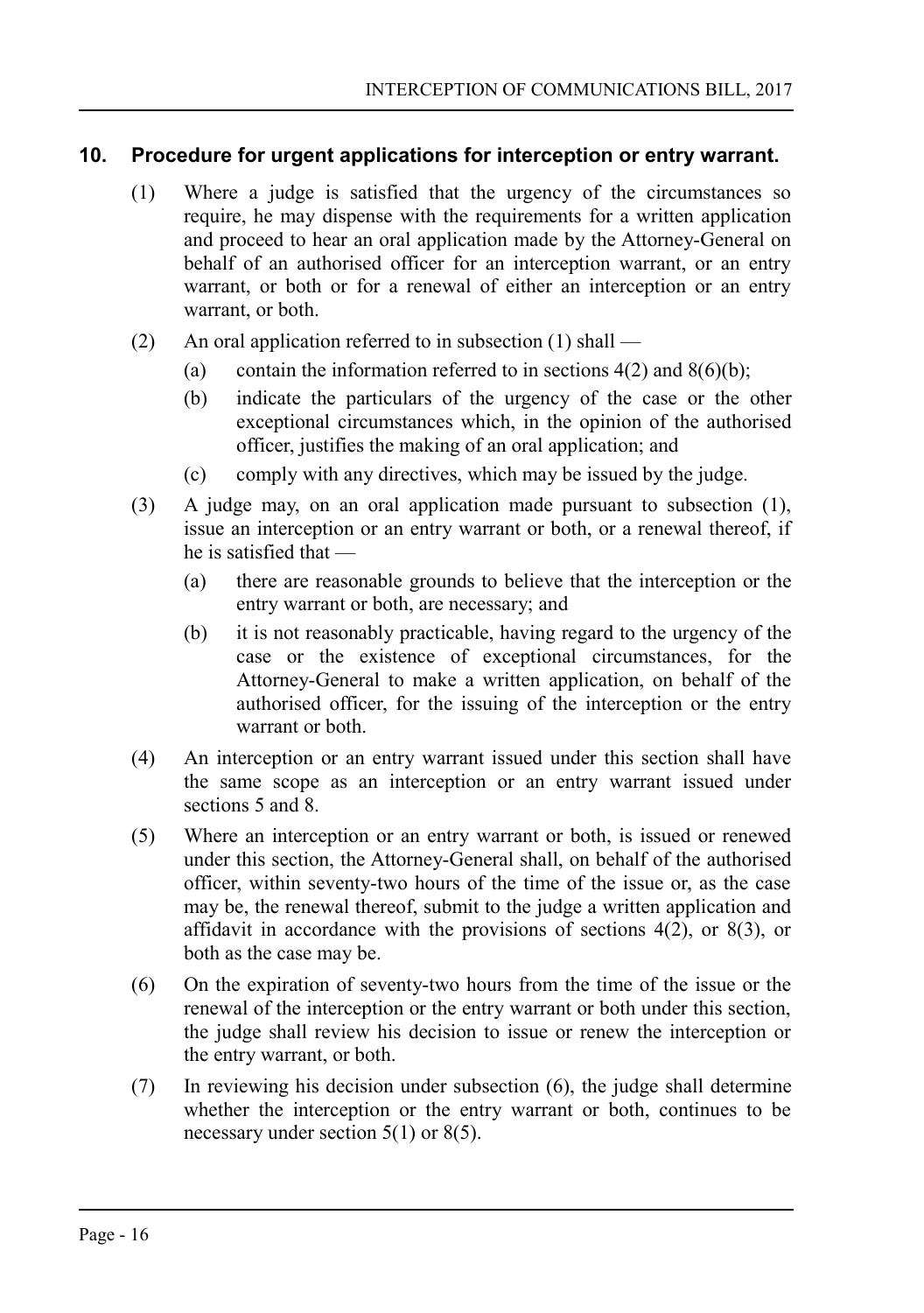- (8) If under this section, the judge is satisfied that the interception or the entry warrant or both, continues to be necessary, he shall make an order affirming the issue or, renewal of the entry warrant or interception warrant or both.
- (9) Where under this section, the judge issues an interception warrant and an entry warrant relating to the interception warrant at the same time, and he is satisfied that in accordance with section 5(1) the interception warrant continues to be necessary, but not the entry warrant, he shall make an order affirming the issue of the interception warrant and terminating the entry warrant.
- (10) If the judge is not satisfied that an interception or an entry warrant or both, continues to be necessary, he shall make an order terminating either or both.
- (11) Where an interception or an entry warrant issued or renewed under this section is terminated under subsection (10), the interception or the entry warrant shall cease to have effect upon such termination.
- (12) Where the issue or the renewal of an interception warrant, is affirmed under subsection (8) of this section, the provisions of section 7 shall apply with respect to its duration as if the date of the order affirming the issue or the renewal of the interception warrant were the date on which the warrant was first issued or, as the case may be, the date of its latest renewal.
- (13) Where the issue or renewal of an entry warrant is affirmed under subsection (8), the provisions of section 8(8) shall apply with respect to its duration.
- (14) Where an interception warrant is terminated under this section, the entry warrant issued under the interception warrant shall also be deemed to be terminated.

## **11. Modification of interception or entry warrant.**

<span id="page-16-1"></span>A judge may modify any of the provisions of an interception warrant or an entry warrant or both, at any time, after hearing representations from the Attorney-General acting on behalf of an authorised officer and if he is satisfied that there is any change in the circumstances, which may make the requested modifications necessary or expedient.

#### **12. Reports on progress.**

<span id="page-16-0"></span>A judge who has issued an interception or an entry warrant or both, may at the time of issuance or at any stage before the date of expiry thereof, in writing require the authorised officer, on whose behalf the relevant application was made in respect of the interception or the entry warrant or both, to report to him in writing —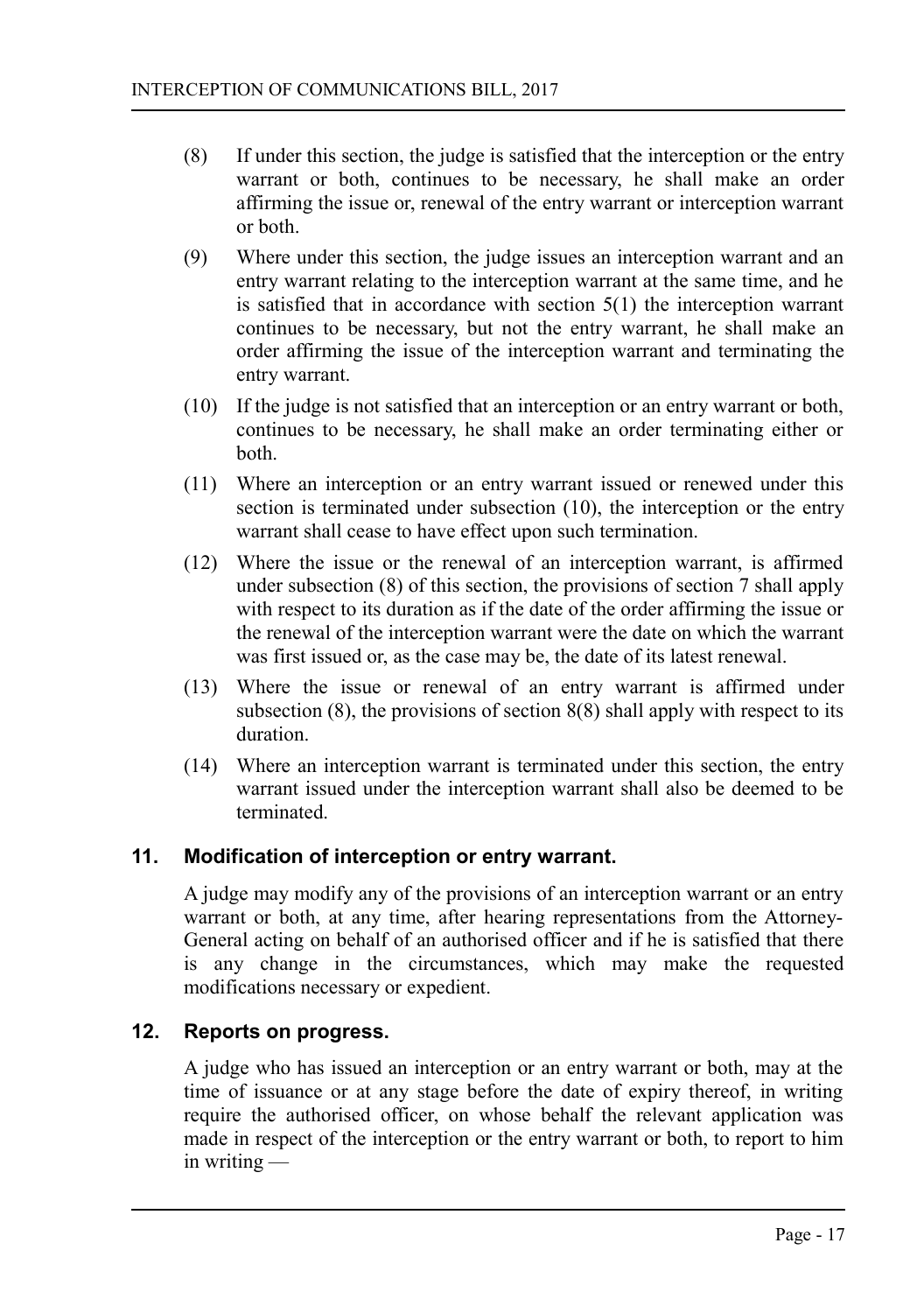- (a) at such intervals as he determines on
	- (i) the progress that has been made towards achieving the objectives of the interception or the entry warrant or both; and
	- (ii) any other matter which the judge deems necessary; or
- (b) on the date of expiry of the entry warrant and interception warrant concerned, on whether the interception device has been removed from the premises and, if so, the date of such removal.

## **13. Protection for acts done in good faith.**

<span id="page-17-2"></span>An authorised officer shall not be liable for any acts done by him in good faith under the provisions of this Act.

## <span id="page-17-1"></span>**PART III - EXECUTION OF INTERCEPTION AND ENTRY WARRANTS**

#### **14. Execution of interception or entry warrant.**

- <span id="page-17-0"></span>(1) If an interception or an entry warrant or both, has been issued under the provisions of this Act, an authorised officer may execute that interception or entry warrant or both.
- (2) An authorised officer who executes an interception or an entry warrant or assists with the execution thereof may intercept, at any place in The Bahamas, any communication in the course of its transmission to which the interception warrant applies.
- (3) Where possession has been taken of a postal article under subsection (2), the authorised officer who executes the interception and the entry warrant or assists with the execution thereof —
	- (a) shall take proper care of the postal article and may, if the postal article concerned is perishable, with due regard to the interest of the persons concerned, dispose of that postal article in such manner as circumstances may require;
	- (b) shall return the postal article, if it has not been disposed of in terms of paragraph (a), or cause it to be returned to the postal provider if, in the opinion of the authorised officer concerned —
		- (i) no criminal or civil proceedings as contemplated will be instituted in connection with the postal article; or
		- (ii) the postal article will not be required at any such criminal or civil proceedings for purposes of evidence or for purposes or order of the court; and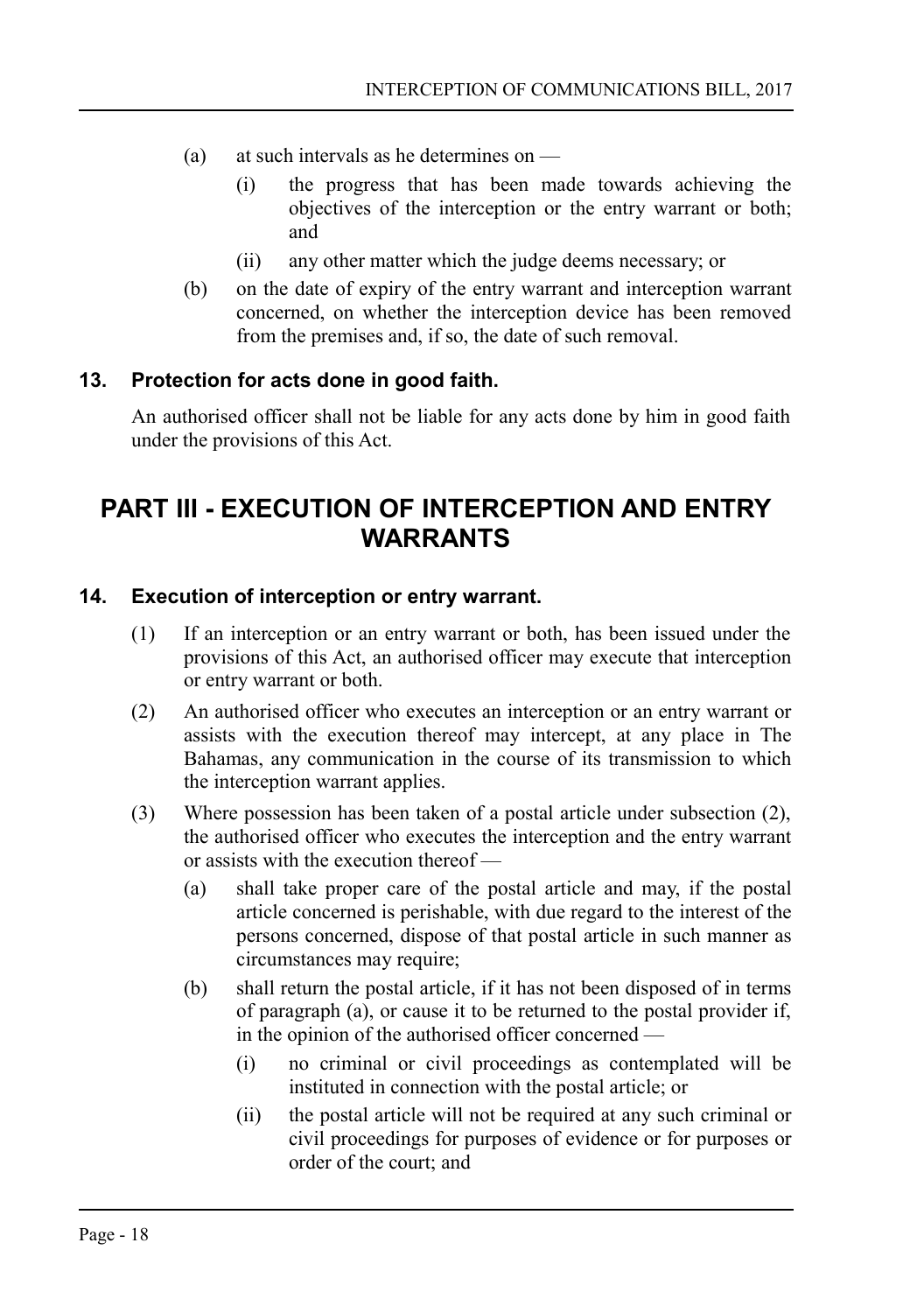- (iii) such postal article may be returned without prejudice to the national security of The Bahamas, public safety, public health or economic well being of The Bahamas as the case may be.
- (4) A person referred to in subsection (2) shall take reasonable steps to minimize the impact of the interception on a party who is not the object of the interception.

## **15. Entry on premises for execution of entry warrant.**

<span id="page-18-1"></span>If an entry warrant has been issued under the provisions of this Act, an authorised officer who executes or assists with the execution thereof, may at any time during which the entry warrant is in force, without prior notice to the owner or occupier of the premises specified in the entry warrant, enter the said premises and perform any act relating to the purpose for which the entry warrant has been issued.

## **16. Duty to provide assistance.**

- <span id="page-18-0"></span>(1) A person who provides a public postal service or a communications service by means of a public communications network or a private communications network shall take such steps as are necessary to facilitate the execution of an interception or an entry warrant, or both.
- (2) Where the authorised officer intends to seek the assistance of any person in executing an interception or an entry warrant or both, the judge may, on the request of the Attorney-General, appearing on behalf of the authorised officer, make an order directing appropriate persons to furnish information, facilities, or technical assistance necessary to accomplish the interception.
- (3) A person who knowingly fails to comply with an order under subsection (2) commits an offence and is liable on summary conviction to a fine not exceeding five thousand dollars to a term of imprisonment not exceeding six months or to both.
- (4) An action shall not be brought in any court against a person for any act done in good faith under an interception or an entry warrant or both, to provide information, facilities or technical assistance under subsection (2).
- (5) A person directed to provide assistance by way of information, facilities, or technical assistance pursuant to subsection (2), shall promptly comply in such a manner that the assistance is rendered —
	- (a) as unobtrusively; and
	- (b) with the minimum interference to the services that such a person or entity normally provides to the party affected by the interception or entry warrant, as can reasonably be expected in the circumstances.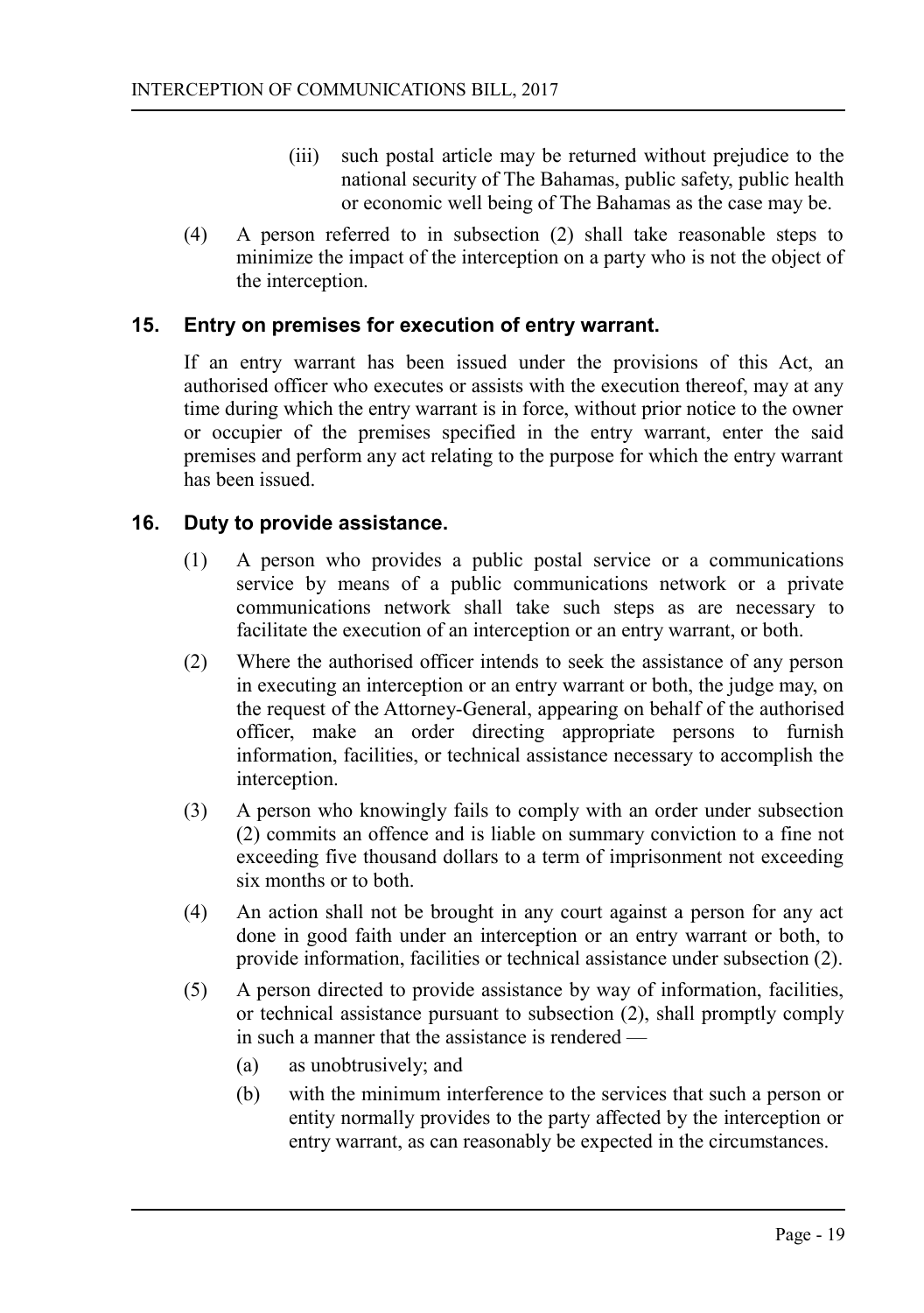(6) For the purposes of this section, the provision of information facilities or technical assistance includes any disclosure of intercepted material and related communications data to the authorised officer.

## **17. Confidentiality of intercepted communications.**

- <span id="page-19-1"></span>(1) Where a judge issues an interception or an entry warrant, he shall issue such directions as he considers appropriate for the purpose of requiring the authorised officer to make such arrangements as are necessary —
	- (a) for ensuring that  $-$

—

- (i) the extent to which the intercepted communication is disclosed;
- (ii) the number of persons to whom any of that communication is disclosed;
- (iii) the extent to which any such communication is copied; and
- (iv) the number of copies made of any of the communication,

is limited to the minimum that is necessary for the purposes of the investigations in relation to which the warrant was issued or of any prosecution for an offence; and

- (b) for ensuring that each copy made of any of that communication is
	- (i) stored in a secure manner for so long as its retention is necessary for such purposes aforesaid; and
	- (ii) destroyed as soon as its retention is no longer necessary for those purposes.
- (2) Where any record is made, whether in writing or otherwise, of any communication obtained by means of a warrant the person to whom the interception or the entry warrant or both, is issued shall, as soon as possible after the record has been made, cause to be destroyed so much of the record as does not relate directly or indirectly to the purposes for which the interception or the entry warrant was issued or is not required for the purposes of any prosecution for an offence.
- (3) A person who fails to comply with subsection (2) commits an offence and is liable, on summary conviction, to a fine not exceeding five thousand or to imprisonment for a term not exceeding six months or both.

## **18. Exclusion of matters from legal proceedings.**

<span id="page-19-0"></span>(1) Subject to section 19, no evidence shall be adduced, question asked, assertion or disclosure made, or other thing done, for the purposes of or in connection with any legal proceedings which, in any manner —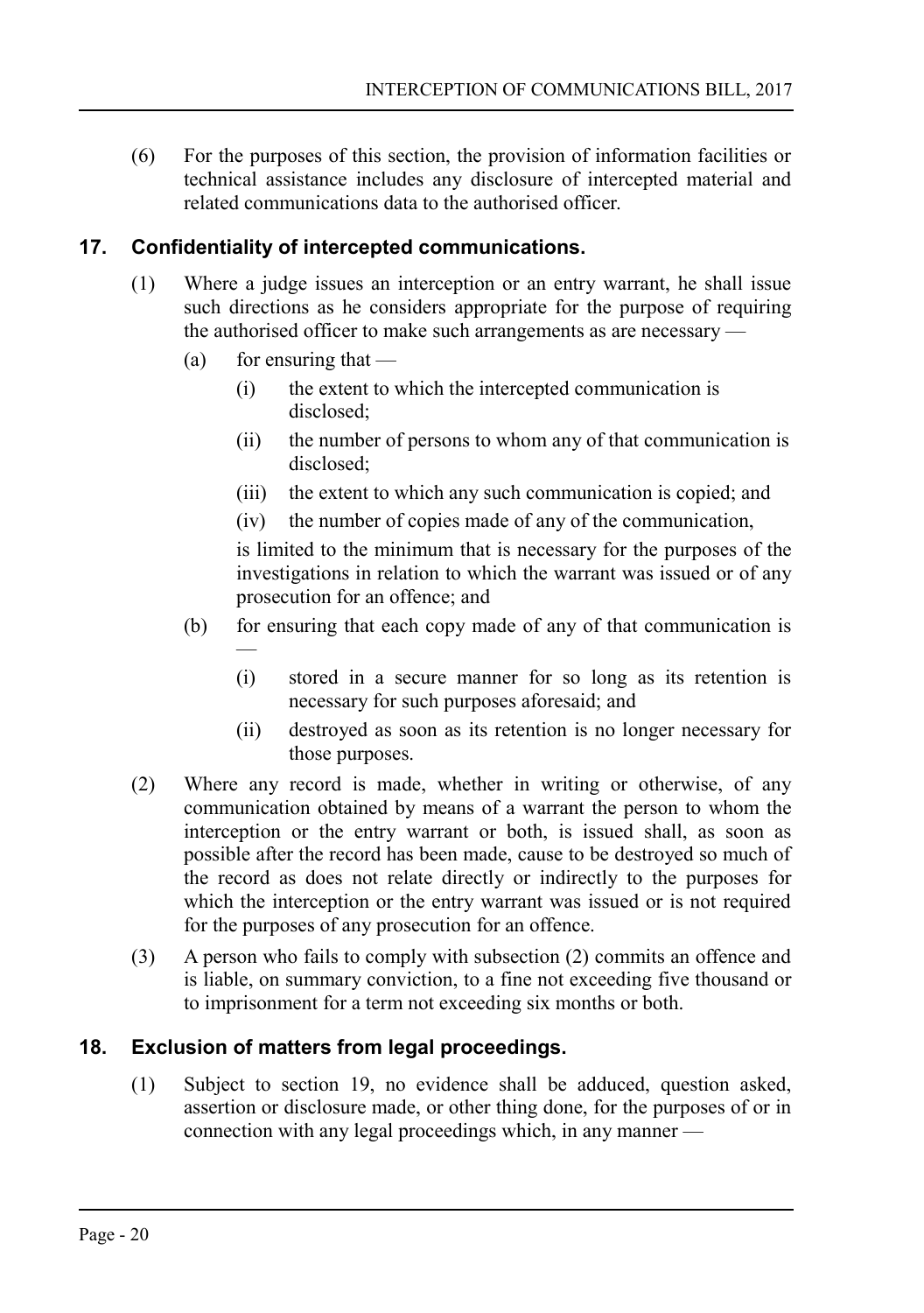- (a) discloses, in circumstance as are specified in subsection (2) from which the origin of the contents of intercepted communications data may be inferred; or
- (b) tends, apart from any such disclosure, to suggest that anything specified in subsection (2) has or may have occurred or is going to occur.
- (2) The circumstances referred to in subsection (1) are as follows
	- (a) conduct by a person falling within subsection (3) that was or would be an offence under section 3(1);
	- (b) the issue of an interception or an entry warrant or both;
	- (c) the making of an application by the Attorney-General on behalf of an authorised officer, for a warrant under the Act;
	- (d) the imposition of any requirement on any person to provide assistance with giving effect to an interception or an entry warrant.
- (3) The persons referred to in subsection  $(2)(a)$  are
	- (a) any person to whom an interception or an entry warrant pursuant to this Act may be addressed;
	- (b) any person holding office under the Crown;
	- (c) any person employed by or for the purposes of the Royal Bahamas Police Force;
	- (d) any person providing a postal service or employed for the purposes of any business of providing a postal service; and
	- (e) any person providing a communications service or an employee for the purposes of any business of providing such a service.

## **19. Exceptions to section 18.**

- <span id="page-20-0"></span>(1) Section 18 shall not apply to —
	- (a) any application to a judge under this Act; and
	- (b) any proceedings for a relevant offence.
- (2) Section 18 shall not prohibit anything done in, for the purposes of, or in connection with, so much of any legal proceedings as relates to the lawfulness of a dismissal on the grounds of any conduct constituting an offence under section 3(1), or section 22.
- (3) Section 18(1)(a) shall not prohibit the disclosure of any contents of a communication if the interception of that communication does not constitute an offence by virtue of section  $3(2)(b)$ , (c), (d) or section  $3(3)$ .
- (4) Where any disclosure is proposed to be or has been made on the grounds that it is authorised by subsection  $(3)$ , section  $18(1)$  shall not prohibit the doing of anything in or for the purposes of, so much of any legal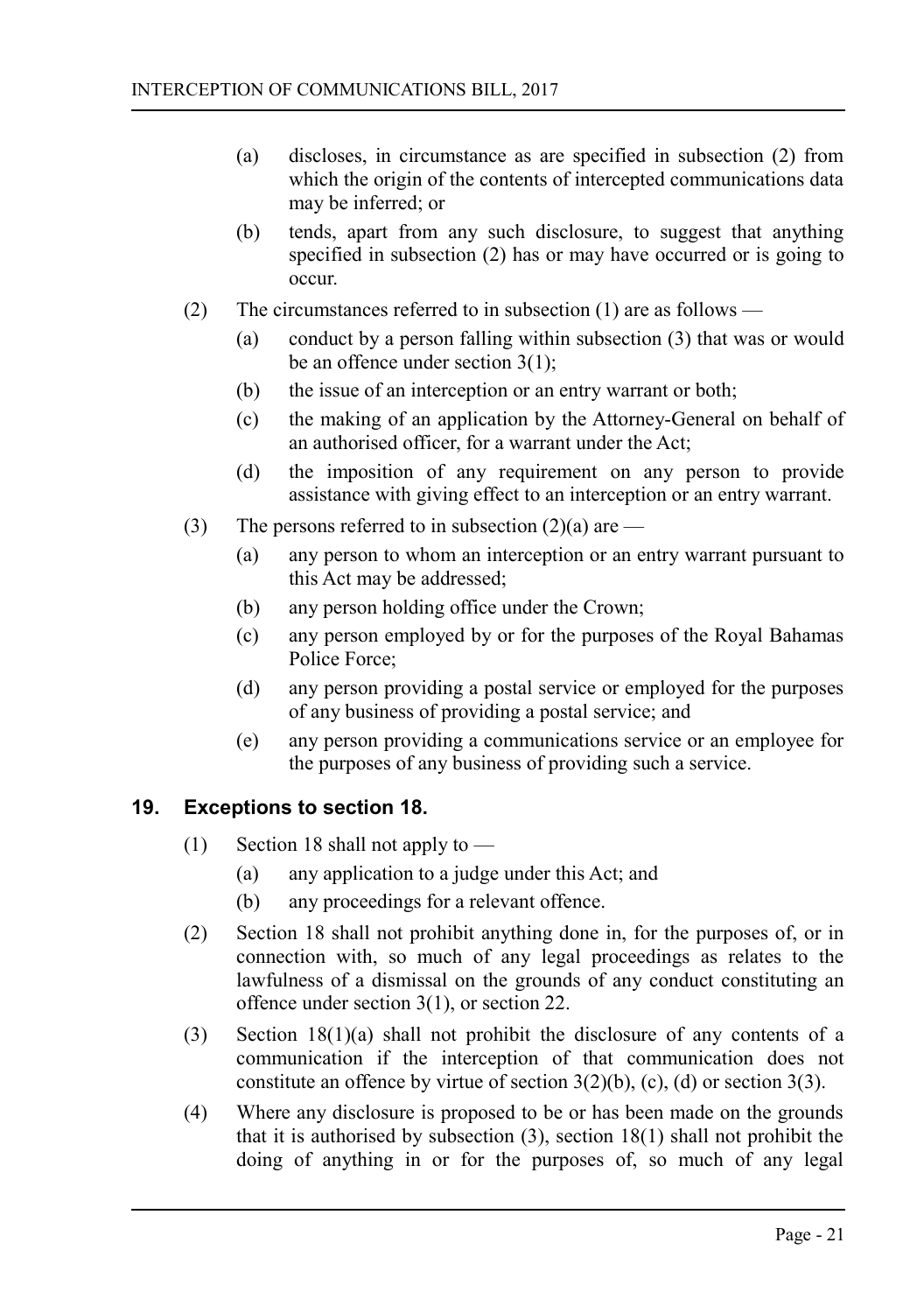proceedings as relates to the question whether that disclosure is or was so authorised.

- (5) Section 18(1)(b) shall not prohibit the doing of anything that discloses any conduct of a person for which he has been convicted of an offence under section  $3(1)$ ,  $16$  or 22.
- (6) Nothing in section 18(1) shall prohibit any such disclosure of any information that continues to be available as is confined to a disclosure to a person conducting a criminal prosecution for the purpose only of enabling that person to determine what is required of him by his duty to secure the fairness of the prosecution.
- (7) For the purposes of this section **"relevant offence"** means
	- (a) an offence under any provision of this Act;
	- (b) an offence under the Communications Act (*Ch. 304*);
	- (c) perjury in the course of any proceedings mentioned in subsection (1) or subsection (2);
	- (d) attempting or conspiring to commit, or aiding, abetting, counselling or procuring the commission of, an offence falling within any of the preceding paragraphs; and
	- (e) contempt of court committed in the course of, or in relation to, any proceedings mentioned in subsection (1) or subsection (3).

## **20. Offence for unauthorised disclosure of interception.**

- <span id="page-21-0"></span>(1) Where an interception or an entry warrant or both, has been issued or renewed, it shall be the duty of every person mentioned under section  $18(3)$  to keep confidential such information as to —
	- (a) the existence and the contents of the interception and the entry warrant;
	- (b) the details of the issue of the interception and the entry warrant and of any renewal or modification of either;
	- (c) the existence and the contents of any requirement to provide assistance with the giving effect to the interception or the entry warrant;
	- (d) the steps taken under the interception or the entry warrant; and
	- (e) the contents of the intercepted material together with any related communications data.
- (2) A person who makes a disclosure to any person of anything that he is required to keep confidential under subsection (1) commits an offence and is liable on summary conviction to a fine not exceeding twenty thousand dollars or to imprisonment for a term not exceeding one year or to both.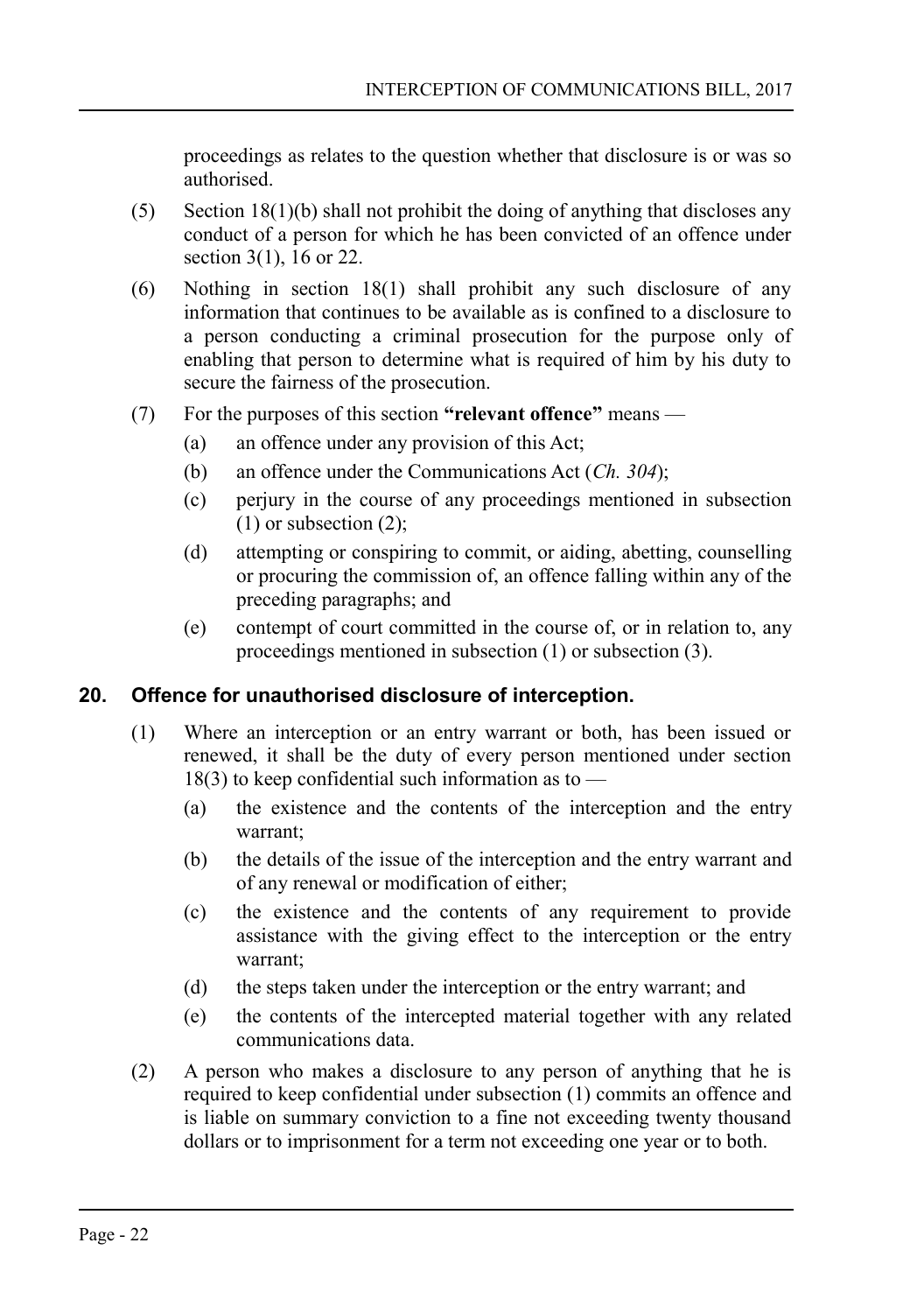- (3) In relation to proceedings against any person for an offence under this section in respect of any disclosure, sections 4(8) to 4(11) shall apply with any necessary modification as they apply in relation to proceedings under section 4.
- (4) In proceedings against any person for an offence under this section in respect of any disclosure, it shall be a defence for that person to show that the disclosure was confined to a disclosure authorised —
	- (a) by the interception or the entry warrant or by the person to whom the interception or the entry warrant is or was addressed; or
	- (b) by section 16.

## <span id="page-22-1"></span>**PART IV - PROTECTED INFORMATION**

## **21. Order requiring disclosure of protected information.**

- <span id="page-22-0"></span>(1) Where protected information has or is likely to come into the possession of an authorised officer by virtue of an interception or an entry warrant or both, under this Act, or by means of the exercise of a statutory power to seize, detain, inspect, search or otherwise to interfere with documents or other property, or has otherwise come into possession of an authorised officer by any other lawful means, and he has reasonable grounds to believe that—
	- (a) a key to the protected information is in the possession of any person; and
	- (b) disclosure of the information is necessary for the purposes of the investigation in relation to which the warrant was issued,

the Attorney-General may apply in the prescribed form to a judge in chambers for a disclosure order requiring the person whom he believes to have possession of the key to provide disclosure in respect of the protected information.

- (2) A order under subsection  $(1)$ 
	- $(a)$  shall
		- (i) be in writing in the prescribed form;
		- (ii) describe the protected information to which the order relates;
		- (iii) specify the time by which the order is to be complied with, being a reasonable time in all the circumstances;
		- (iv) set out the disclosure that is required by the order, and the form and manner in which the disclosure is to be made;
	- (b) may, require the person to whom it is addressed to keep confidential the contents of the existence of the order.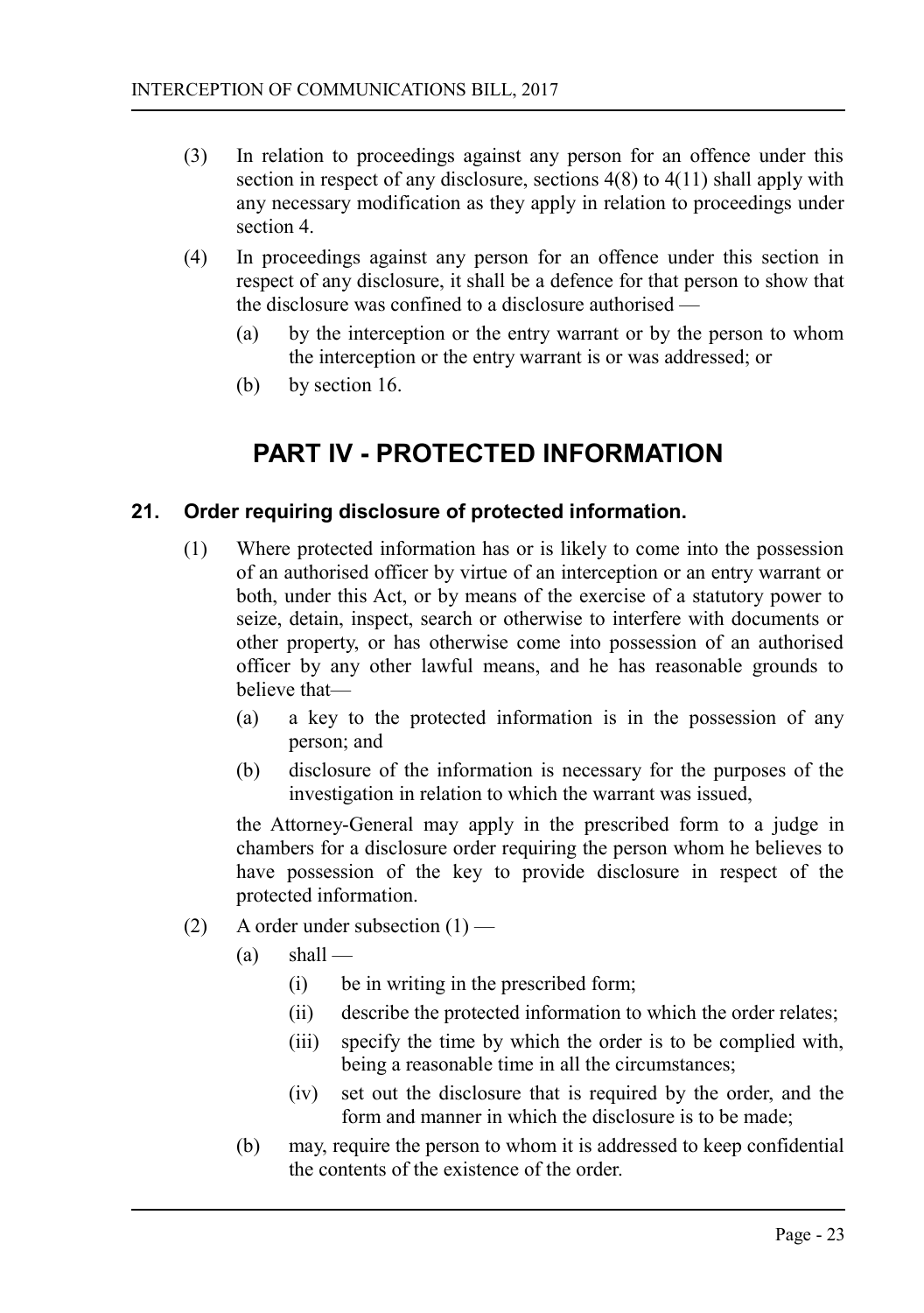- (3) An order under this section shall not require the disclosure of any key which  $-$ 
	- (a) is intended to be used for the purposes only of generating electronic signatures; and
	- (b) has not in fact been used for any other purpose.
- (4) In granting the order required for the purposes of subsections (1) and (2), the judge shall take into account—
	- (a) the extent and the nature of any protected information to which the key is also a key; and
	- (b) any adverse effect that complying with the order might have on a business carried on by a person to whom the order is addressed;

and shall permit only such disclosure as is proportionate to what is sought to be achieved, allowing, where appropriate, for disclosure in such a manner as would result in the putting of the information in intelligible form other than by disclosure of the key itself.

- (5) An order under this section shall not require the making of any disclosure to a person other than —
	- (a) the authorised officer named in the order; or
	- (b) such other person, or description of persons, as may be specified in the order.

## **22. Effects of disclosure order.**

- <span id="page-23-0"></span>(1) Subject to subsection (2), a person to whom a disclosure order is addressed—
	- (a) shall be entitled to use any key in his possession to obtain access to the protected information; and
	- (b) in accordance with the disclosure order, shall disclose the protected information in an intelligible form.
- (2) Where a disclosure order requires the person to whom it is addressed to disclose protected information in an intelligible form, that person shall be taken to have complied with that requirement if —
	- (a) he makes instead, a disclosure of any key to the protected information that is in his possession; or
	- (b) the disclosure is made in accordance with the order, with respect to the person to whom and the time in which, he was required to disclose the information.
- (3) When a disclosure order requiring access to protected information or the putting of protected information into intelligible form, is addressed to a person who is —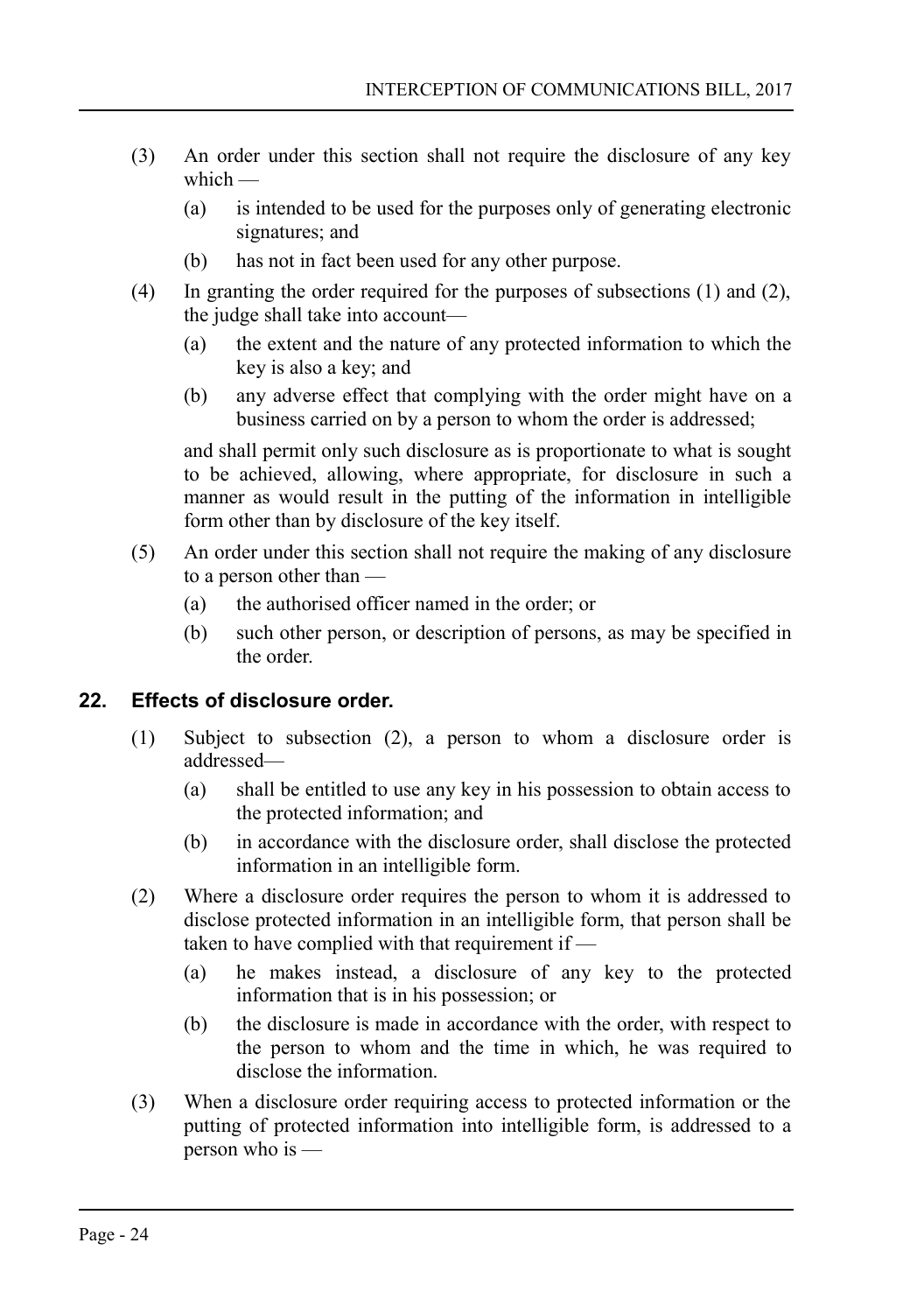- (a) not in possession of the protected information to which the order relates; or
- (b) incapable, without the use of a key that is not in his possession, of obtaining access to the protected information or disclosing it in an intelligible form,

he shall be taken to have complied with the order if he discloses any key to the protected information that is in his possession.

- (4) It shall be sufficient for the purposes of complying with a disclosure order for the person to whom it is addressed to disclose only those keys, the disclosure of which is sufficient to enable the person to whom they are disclosed to obtain access to the protected information and to put it in an intelligible form.
- $(5)$  Where
	- (a) the disclosure required by a disclosure order under section 21 allows the person to whom it is addressed to comply with the disclosure order without disclosing all of the keys in his possession; and
	- (b) there are different keys, or combination of keys, in the possession of the person referred to in paragraph (a), the disclosure of which would constitute compliance with the order,

that person may select which of the keys, or combination of keys, to disclose for the purposes of complying with the order.

- (6) Where a disclosure order is addressed to a person who  $-$ 
	- (a) was in possession of a key to protected information but is no longer in possession of it; and
	- (b) if he had continued to have the key to the protected information in his possession, would be required by virtue of the order to disclose it; and
	- (c) is in possession of information that would facilitate the obtaining of discovery of the key to the protected information or the putting of the protected information into an intelligible form;

that person shall disclose to the person to whom he would have been required to disclose the key, all such information as is mentioned in paragraph (c).

- (7) A person who, without reasonable excuse fails to comply with a disclosure order commits an offence and is liable on summary conviction on indictment to a fine not exceeding twenty thousand or to a term of imprisonment not exceeding one year or to both.
- (8) A person who obtains a disclosure order shall ensure that such arrangements are made as are necessary for ensuring that —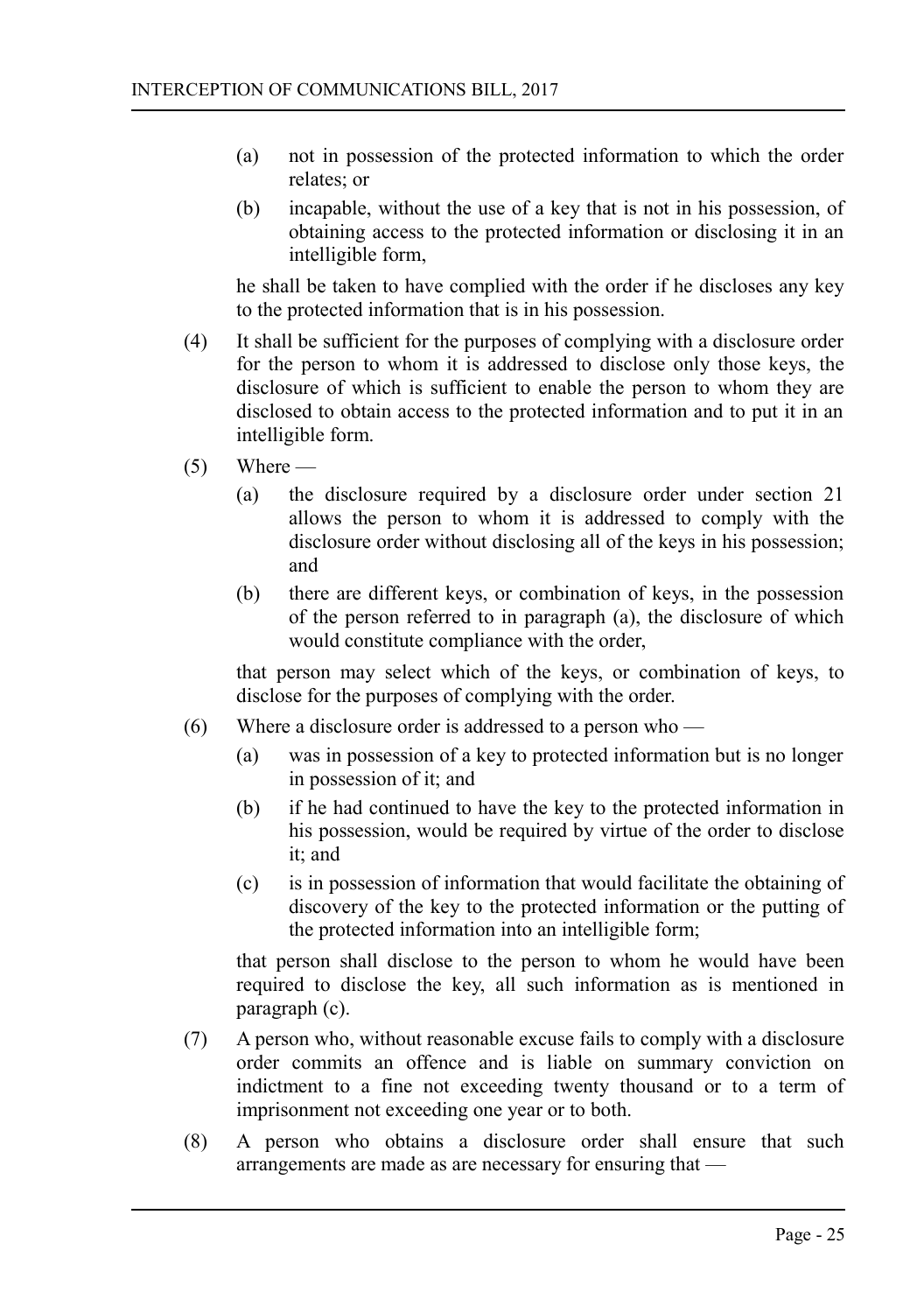- (a) a key disclosed under the disclosure order is used to obtain access to or put into intelligible form only the protected information in relation to which the order was given;
- (b) every key disclosed under the disclosure order is stored, for so long as it is retained, in a secure manner, and any records of such key are destroyed as soon as no longer needed to access the information or put it in an intelligible form; and
- $(c)$  the number of
	- (i) persons to whom the key is disclosed or otherwise made available; and
	- (ii) copies made of the key,

is limited to the minimum that is necessary for the purpose of enabling the protected information to be accessed or put into an intelligible form.

## **23. Tipping off.**

- <span id="page-25-0"></span>(1) This section applies where a disclosure order under section 21 contains a provision requiring —
	- (a) the person to whom the disclosure order is addressed; and
	- (b) every other person who becomes aware of it or of its contents,

to keep confidential the making of the disclosure order, its contents and the things done pursuant to it.

- (2) Any person who makes a disclosure to any other person of anything that he is required by a disclosure order under section 21 to keep confidential, commits an offence and is liable, on summary conviction, to a fine not exceeding twenty thousand dollars or to a term of imprisonment not exceeding one year or to both.
- (3) In proceedings against any person for an offence under this section in respect of any disclosure, it shall be a defence for that person to show that —
	- (a) the disclosure was effected entirely by the operation of software designed to indicate when a key to protected information has ceased to be secure; and
	- (b) the person could not reasonably have been expected to take steps, after the disclosure order was issued to him or, as the case may be, on becoming aware of it or of its contents, to prevent the disclosure.
- (4) Sections 4(8) to 4(10) shall apply, with necessary modifications, in relation to proceedings for an offence under this section as they apply in relation to proceedings for an offence under section 4.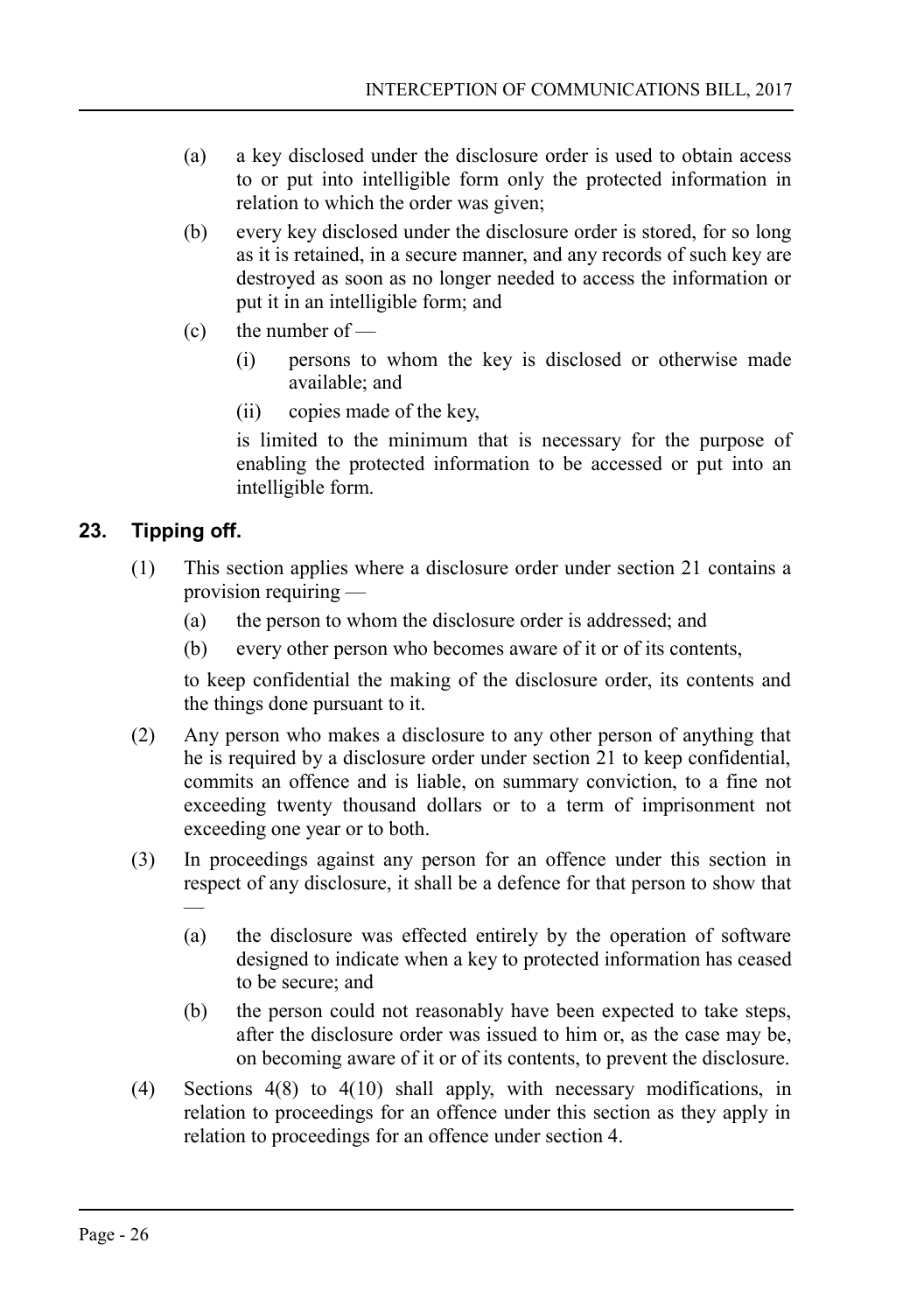- (5) In proceedings against any person for an offence under this section, it shall be a defence for that person to show that the disclosure was confined to a disclosure authorised —
	- (a) by the terms of a disclosure order made under section 21; or
	- (b) by or on behalf of a person who—
		- (i) is in lawful possession of the protected information to which it relates; and
		- (ii) came into the possession of that protected information as mentioned in section 21(1).
- (6) In proceedings for an offence under this section against a person other than the person to whom the disclosure order under section 21 was addressed, it shall be a defence for the person against whom the proceedings are brought to show that he neither knew nor had reasonable grounds for suspecting that the order contained a requirement to keep confidential what was disclosed.

## <span id="page-26-1"></span>**PART V - COMMUNICATIONS DATA**

## **24. Disclosure of communications data.**

- <span id="page-26-0"></span>(1) For the purposes of this section —
	- **"designated person"** means the Minister or a person designated for the purposes of this section by the Minister by order published in the Gazette;
	- **"traffic data"** in relation to a communication, means any communication data —
		- (a) identifying, or purporting to identify, any person, apparatus or location to or from which the communication is or may be transmitted, and "data" in relation to a postal article, means anything written on the outside of the postal article;
		- (b) identifying or selecting, or purporting to identify or select, apparatus through or by means of which the communication is or may be transmitted;
		- (c) comprising signals for the actuation of
			- (i) apparatus used for the purposes of a communications network for effecting, in whole or in part, the transmission of any communications; or
			- (ii) any communications network in which that apparatus is comprised;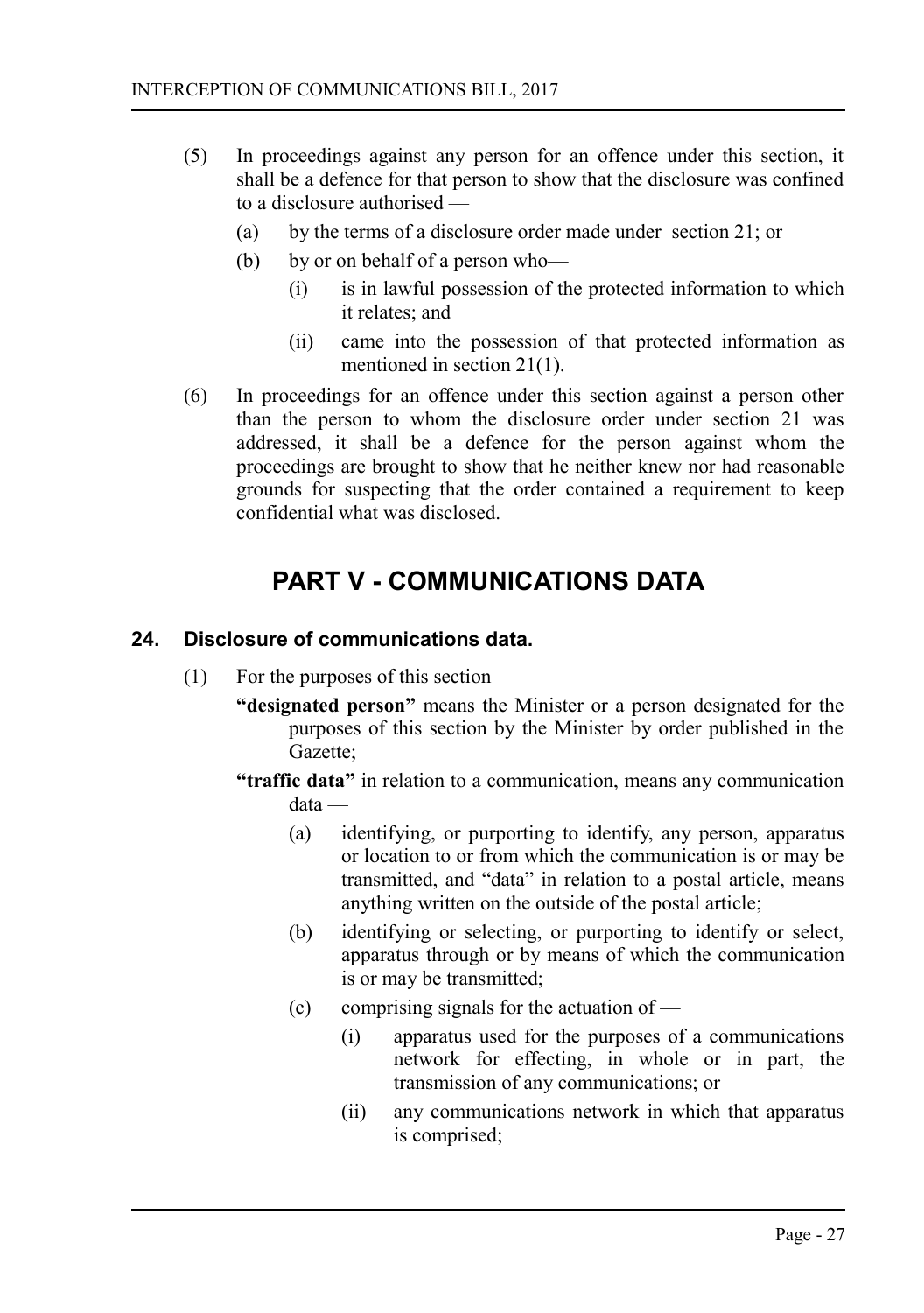- (d) identifying the data or other data as data comprised in or attached to a particular communication; or
- (e) identifying a computer file or a computer programme, access to which is obtained or which is run by means of the communication, to the extent only that the file or the programme is identified by reference to the apparatus in which it is stored, and references to traffic data being attached to a communication include references to the data and the communication being logically associated with each other.
- (2) Where it appears to the designated person that a communications provider is or may be in possession of, or capable of obtaining, any communications data, the designated person may, by notice in writing, require the communications provider —
	- (a) to disclose to an authorised officer all of the data in his possession or subsequently obtained by him; or
	- (b) if the communications provider is not already in possession of the data, to obtain the data and to disclose the data to an authorised officer.
- (3) A designated person shall not issue a notice under subsection (2) in relation to any communications data unless he is satisfied that it is necessary to obtain the data and to disclose the data to an authorised officer so disclose it.
- (4) A designated person shall not issue a notice under subsection (2) in relation to any communication data unless he is satisfied that it is necessary to obtain that data —
	- (a) in the interest of national security;
	- (b) for the purpose of preventing or detecting any offence, where there are reasonable grounds to believe that such an offence is being or may be committed;
	- (c) in the interest of public order;
	- (d) in the interest of public morality;
	- (e) in the interest of public health;
	- (f) for the purpose in an emergency, of preventing death, injury or any damage to a person's physical or mental health, or of mitigating any injury or damage to a person's physical or mental health; or
- (5) A notice under this section shall state—
	- (a) the communication data in relation to which it applies;
	- (b) the authorised officer to whom the disclosure is to be made;
	- (c) the manner in which the disclosure is to be made;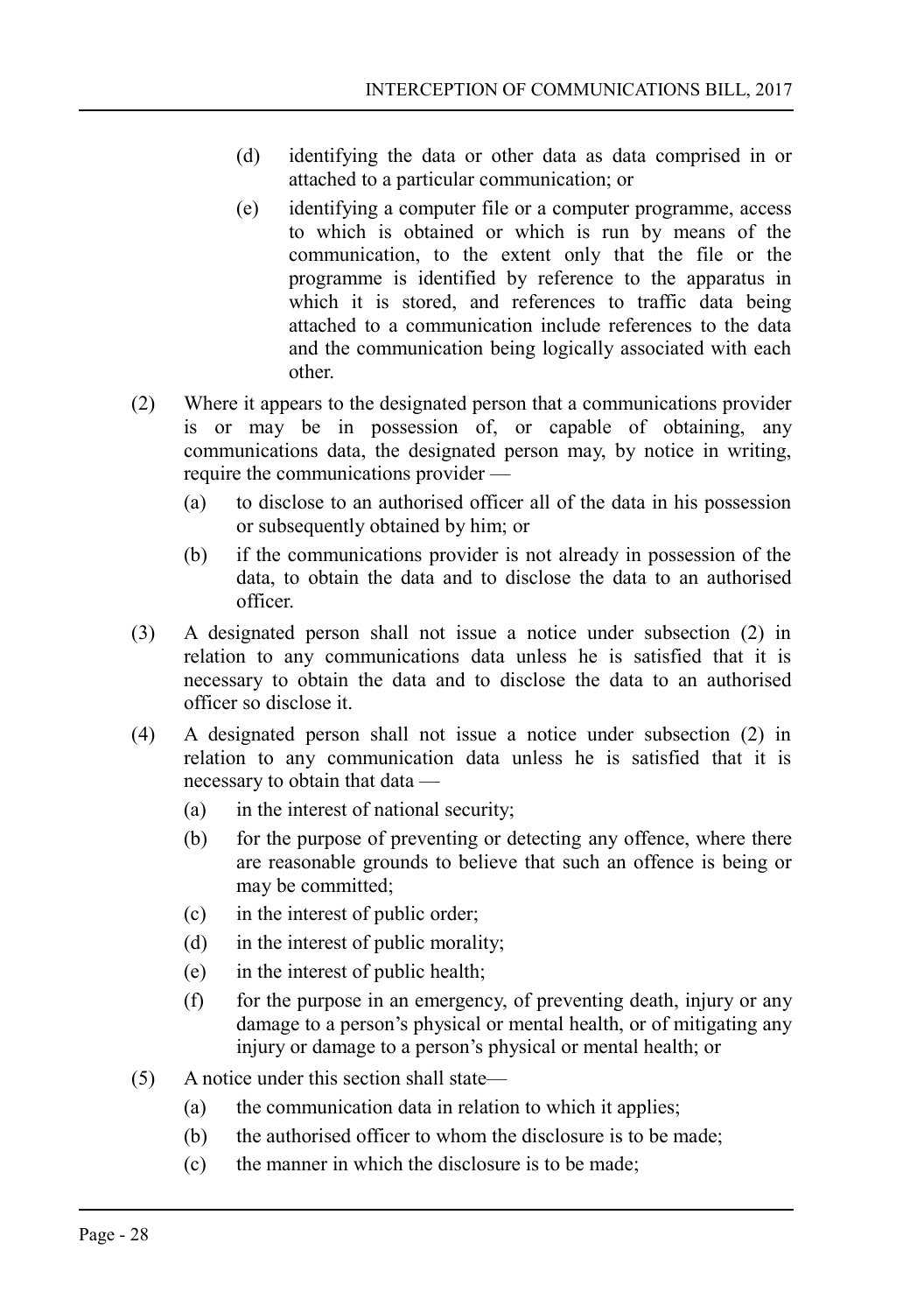- (d) the matters falling within subsection (3) by reference to which the reference is issued; and
- (e) the date on which it is issued.
- (6) A notice under this section shall not require
	- (a) any communications data to be obtained after the end of the period of one month beginning on the date on which the notice is issued; or
	- (b) the disclosure, after the end of such period, of any communications data not in the possession of the provider of the communications service, or required to be obtained by him, during that period.
- (7) The provisions of sections 21 and 22 shall apply, with necessary modifications, in relation to the disclosure of data pursuant to a notice under this section.
- (8) Subject to subsection (8), a provider of a communications service, to whom a notice is issued under this section, shall not disclose to any person the existence or operation of the notice, or any information from which such existence or operation could reasonably be inferred.
- (9) The disclosure referred to in subsection (7) may be made to
	- (a) an officer or agent of the service provider for the purpose of ensuring that the notice is complied with; or
	- (b) a counsel and attorney for the purpose of obtaining legal advice or representation in relation to the notice,

and a person referred to in paragraph (a) or (b) shall not disclose the existence or operation of the notice, except to the authorised officer specified in the notice for the purpose of —

- (i) ensuring that the notice is complied with, or obtaining legal advice or representation in relation to the notice, in the case of an officer or agent of the service provider; or
- (ii) giving legal advice or making representations in relation to the notice, in the case of a counsel and attorney.
- (10) A person shall not disclose any communications data obtained under this Act, except —
	- (a) as permitted by the notice;
	- (b) in connection with the performance of his duties; or
	- (c) where the Minister directs that the disclosure be made to a foreign Government or agency of a foreign Government where there exists between The Bahamas and that foreign Government an agreement for the mutual exchange of that kind of information and the Minister considers it to be in the public interest that such disclosure be made.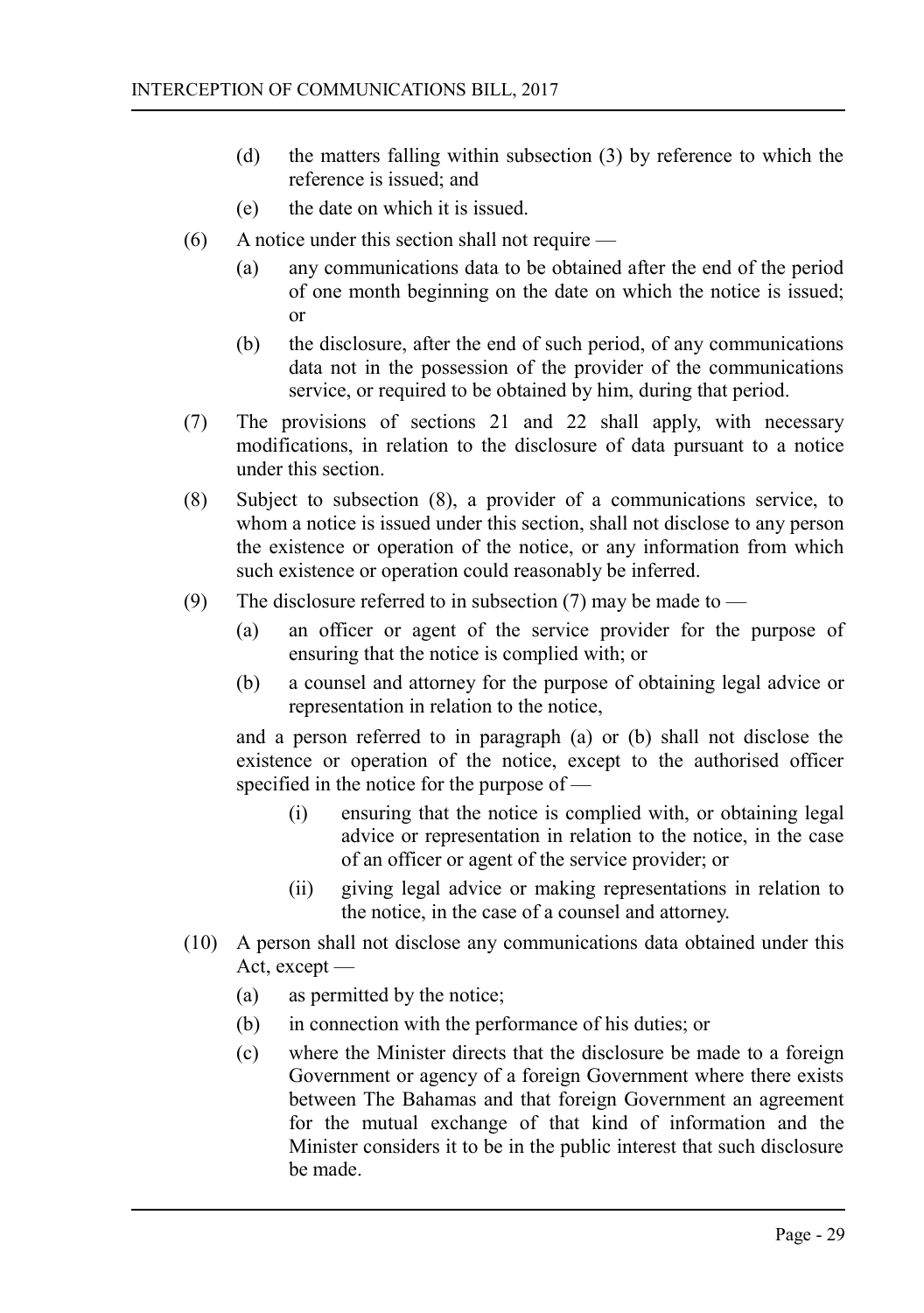(11) A person who contravenes subsection (7), (8) or (9) commits an offence and is liable, on summary conviction, to a fine not exceeding twenty thousand dollars or to a term of imprisonment for a term not exceeding one year or to both.

## **25. Admissibility of communications data.**

- <span id="page-29-0"></span>(1) Subject to sections 18 and 19, and to subsection (2) of this section, communications data obtained in accordance with this Act shall be admissible in evidence in accordance with the law relating to the admissibility of evidence.
- (2) In admitting into evidence any communications data referred to in subsection  $(1)$  —
	- (a) no question shall be asked of any witness that discloses or might result in the disclosure of any of the details pertaining to the method by which the data was obtained of the identity of any party who supplied the data;
	- (b) a statement by the witness that the data was obtained by virtue of a disclosure order under section 21 shall be sufficient disclosure as to the source or origin of the data; and
	- (c) in proving the truth of a statement referred to in paragraph (b), the witness shall not be asked to disclose any of the matters referred to in paragraph (a).
- (3) Subsection (2) shall not apply to any proceeding in respect of an offence under this Act but if the court is satisfied that —
	- (a) the disclosure is would be likely to jeopardise the course of any investigations or be prejudicial to the interest of national security; and
	- (b) the parties to the proceedings would not be unduly prejudiced thereby,

the court shall not require or permit disclosure of the matters referred to in subsection  $(2)(a)$ .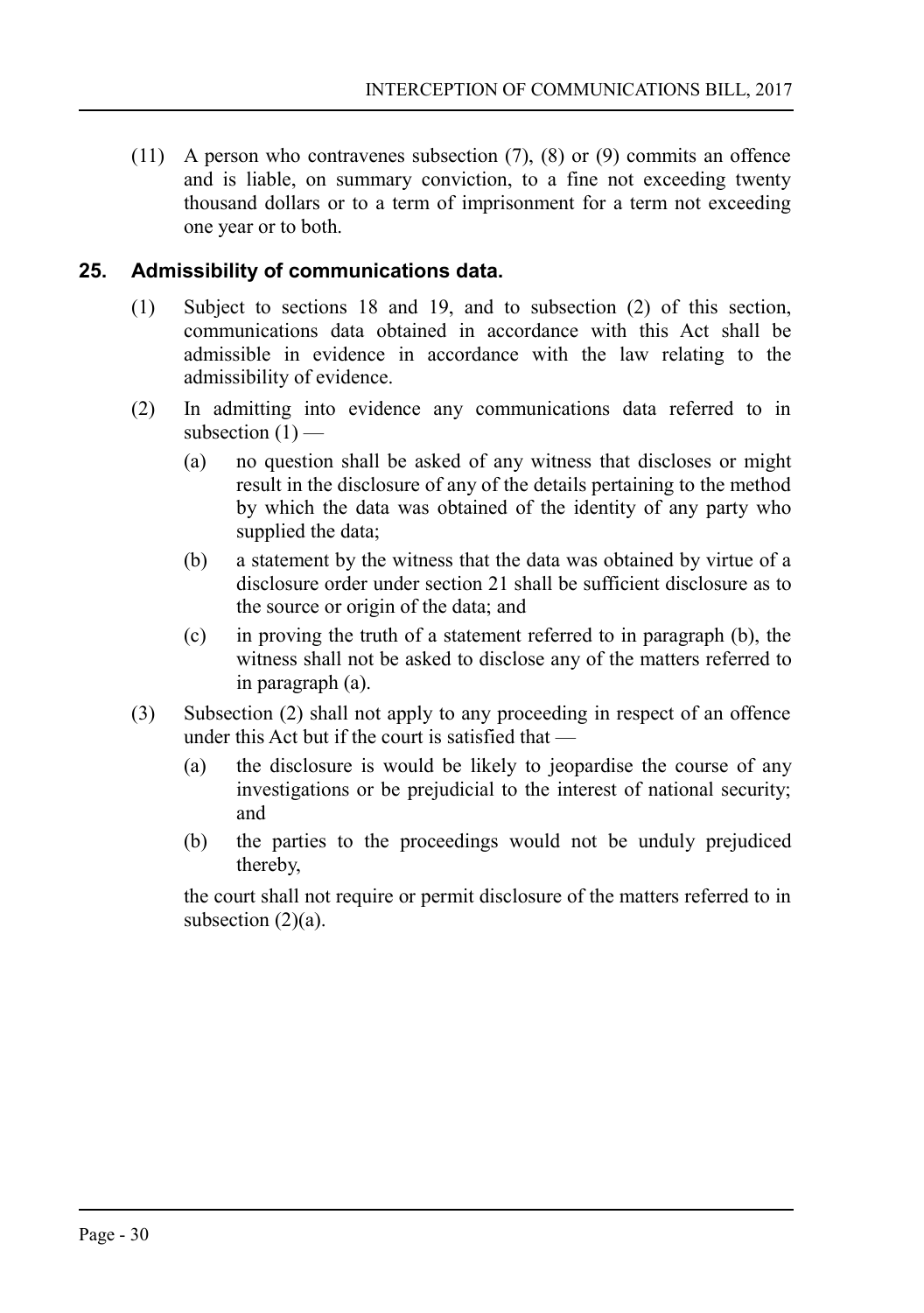# <span id="page-30-2"></span>**PART VI - LISTED EQUIPMENT**

## **26. Listed equipment.**

- <span id="page-30-1"></span>(1) Subject to subsection (4) the Minister shall, by order published in the Gazette, declare any electronic, electro magnetic, acoustic, mechanical or other instrument, device or equipment, as being of a design which renders it primarily useful for purposes of the interception of communications, subject to such conditions or circumstances specified in the order.
- (2) The first order to be issued by the Minister under subsection (1) shall be published in the Gazette within four months after the date of commencement of this Act.
- (3) Subject to subsection (5), before the Minister exercises the powers conferred by subsection (1), the Minister shall cause to be published in the Gazette a draft of the proposed order, together with a notice inviting all interested parties to submit in writing and within a specified period, comments and representations in connection with the proposed order.
- (4) A period not exceeding one month shall elapse between the publication of the draft order and the publication of the order under subsection (1).
- (5) Subsection (3) of this section shall not apply
	- (a) if the Minister, after consideration of the comments and representations received in terms of subsection (4) decides to publish an order referred to in subsection (1) in an amended form; or
	- (b) to any declaration in in accordance with subsection (1) in respect of which the Minister is of the opinion that the public interest requires that it be made without delay.
- (6) An order under subsection (1) shall be subject to affirmative resolution of both Houses of Parliament.
- (7) The reference in subsection (1) to any electronic, electromagnetic, acoustic, mechanical or other instrument, device or equipment does not include a reference to a hearing aid used to correct subnormal hearing of the user to not better than normal hearing.

#### **27. Prohibition on manufacture and possession of listed equipment.**

- <span id="page-30-0"></span>(1) Subject to subsection (2) and section 28, a person shall not manufacture, assemble, possess, sell, or purchase any listed equipment.
- (2) Subsection (1) shall not apply to any authorised officer or any other person who manufactures, assembles, possesses, sells, purchases, or advertises listed equipment under the authority of a certificate of exemption issued by the Minister under section 28.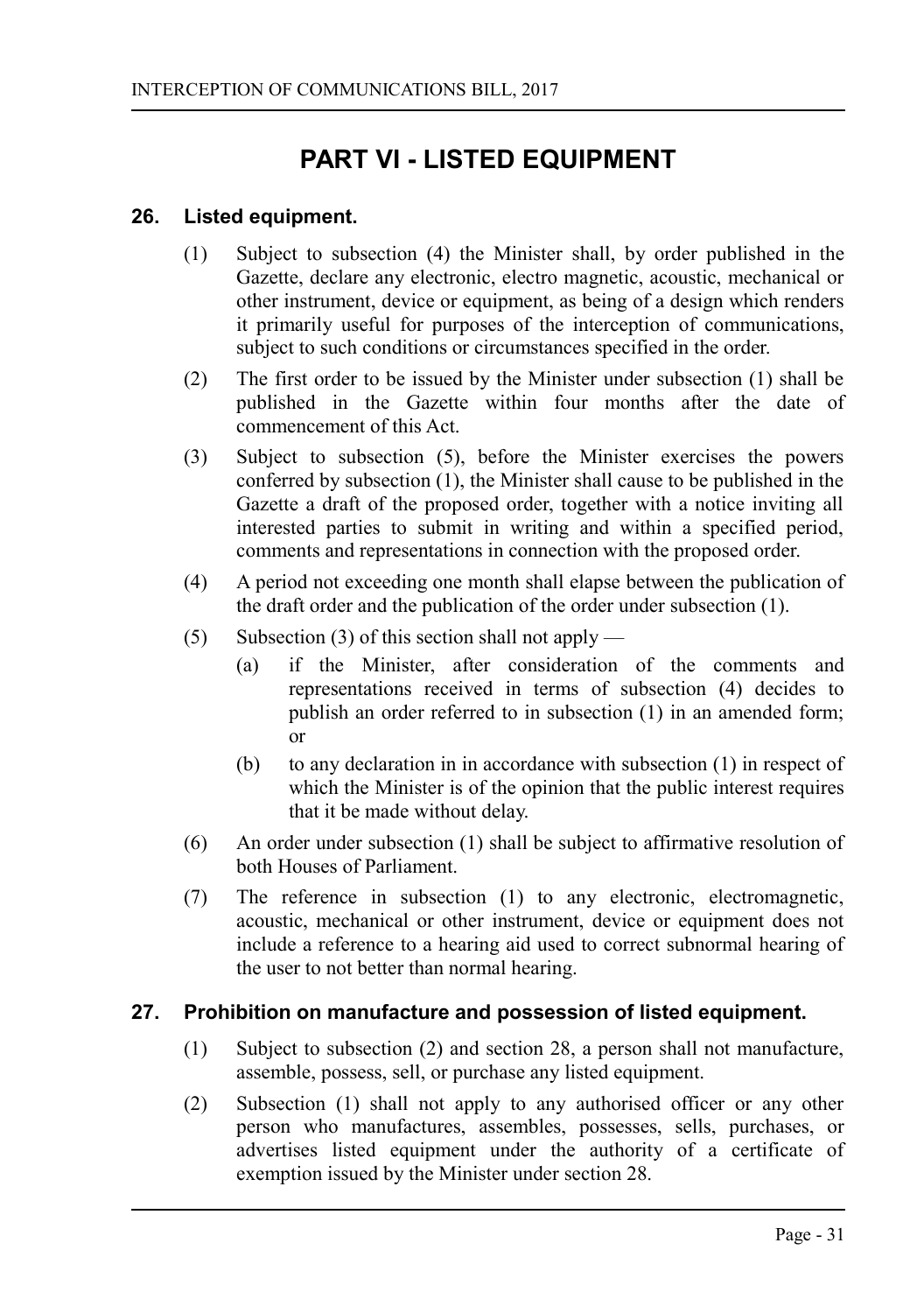## **28. Exemptions.**

- <span id="page-31-1"></span>(1) The Minister may, upon application made by a person in the prescribed form, exempt a person from one or all of the prohibited acts listed under section 27(1) for such period and on such terms as the Minister may determine.
- (2) The Minister shall not grant an exemption under subsection (1) unless satisfied that —
	- (a) the exemption is in the public interest; or
	- (b) special circumstances exist which justify the exemption.
- (3) An exemption under subsection (1) of this section shall be granted by issuing to the person concerned, a certificate of exemption, in the prescribed form in which his name, and the scope, period and conditions of the exemption are specified.
- (4) A certificate of exemption granted pursuant to subsection (3) shall be published in the Gazette and shall become valid upon the date of such publication.
- (5) A certificate of exemption may at any time in like manner be amended or withdrawn by the Minister.
- (6) A certificate of exemption lapses upon
	- (a) termination of the period for which it was granted; or
	- (b) withdrawal under subsection (5).

## **29. Offence for contravention of section 27.**

- <span id="page-31-0"></span>(1) A person who contravenes or fails to comply with section 27 commits an offence and is liable on summary conviction to a fine not exceeding fifty thousand dollars or to imprisonment for a term not exceeding three years or to both.
- (2) A court convicting a person of an offence under subsection (1) section shall in addition to any penalty which it may impose in respect of the offence, declare any listed equipment which constituted the offence forfeited.
- (3) Any listed equipment or other equipment declared forfeited under subsection (2) shall, as soon as practicable after the forfeiture be delivered to the Commissioner of Police.
- (4) Any equipment delivered to the Commissioner of Police pursuant to subsection (3) shall be retained by the Commissioner until after the determination of any appeal against the conviction or of any application made under subsection (6).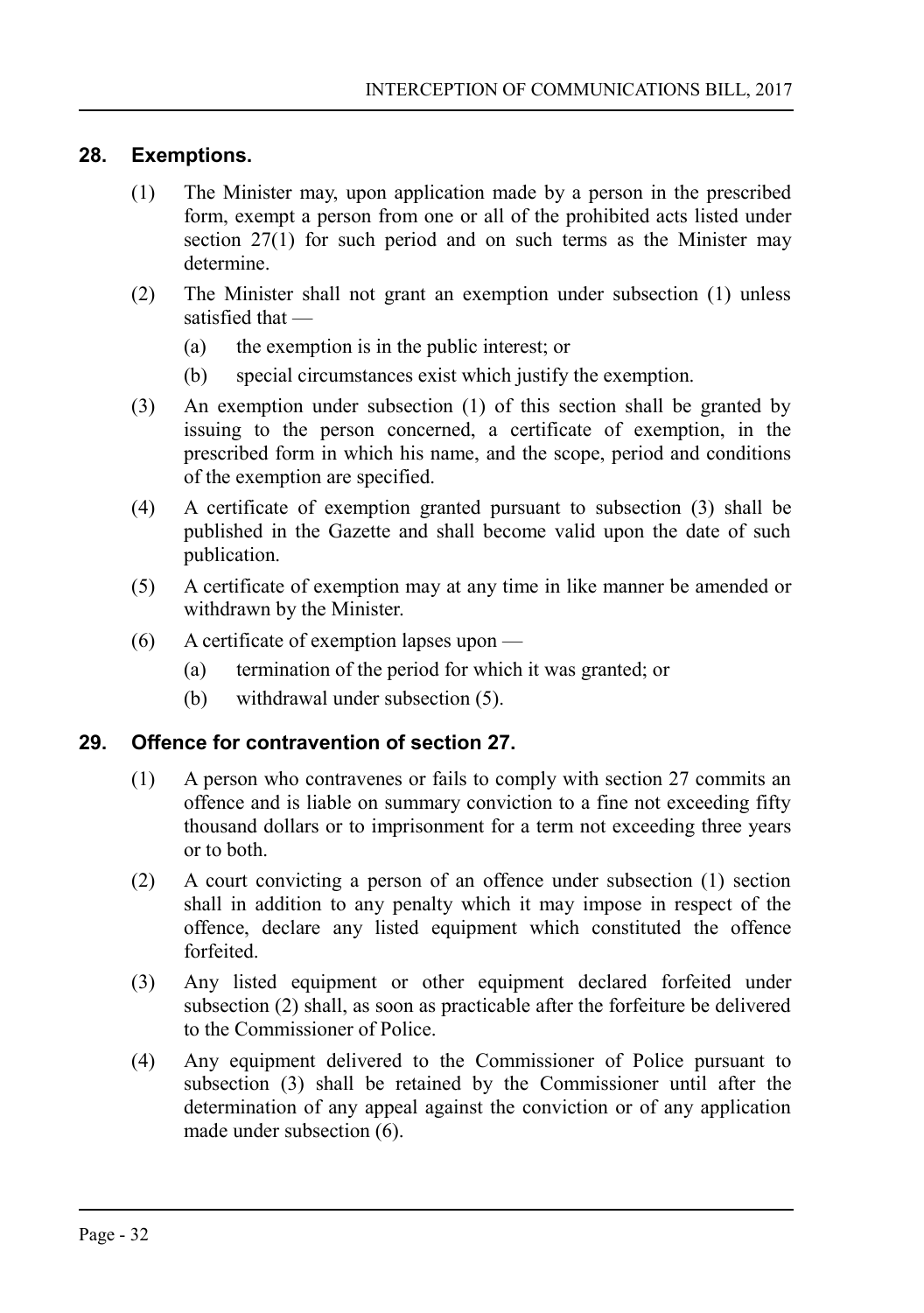- (5) A declaration of forfeiture under subsection (2) shall not affect any right which a person, other than the convicted person, may have to the listed equipment, if the person can show that —
	- (a) he has been exempted under section 28 from the relevant prohibited act referred to in section 27 in respect of such listed equipment; and
	- (b) he has taken all reasonable steps to prevent its possession by other persons including the convicted person; and
	- (c) could not reasonably be expected to have known or had no reason to suspect that the listed equipment concerned was in the possession of the convicted person.
- (6) A judge may, upon an application to set aside a forfeiture made at any time within a period of one month from the date of declaration of the forfeiture, by a person, other than the convicted person, who claims that—
	- (a) the listed equipment declared forfeited under subsection (2) is his property; and
	- (b) he is a person referred to in subsection (7),

inquire into and determine the claim.

- (7) If the judge hearing the application under subsection (6) is satisfied that the —
	- (a) listed equipment concerned is the property of the applicant; and
	- (b) the applicant satisfies the criteria referred to in subsection (6),

the judge shall set aside the declaration of forfeiture and direct that the listed equipment concerned be returned to the applicant.

# <span id="page-32-2"></span>**PART VII - MISCELLANEOUS**

#### **30. False statements.**

<span id="page-32-1"></span>A person who, in an application under this Act makes a statement which he knows to be false in any material particular commits an offence and is liable upon summary conviction to a fine not exceeding twenty thousand dollars or to imprisonment for a term not exceeding three years or to both.

## **31. Regulations.**

- <span id="page-32-0"></span>(1) The Minister may make regulations prescribing any matter or thing in respect of which it may be expedient to make regulations for the purpose of carrying this Act into effect.
- (2) Without prejudice to the generality of the foregoing, the Minister may make regulations particularly to —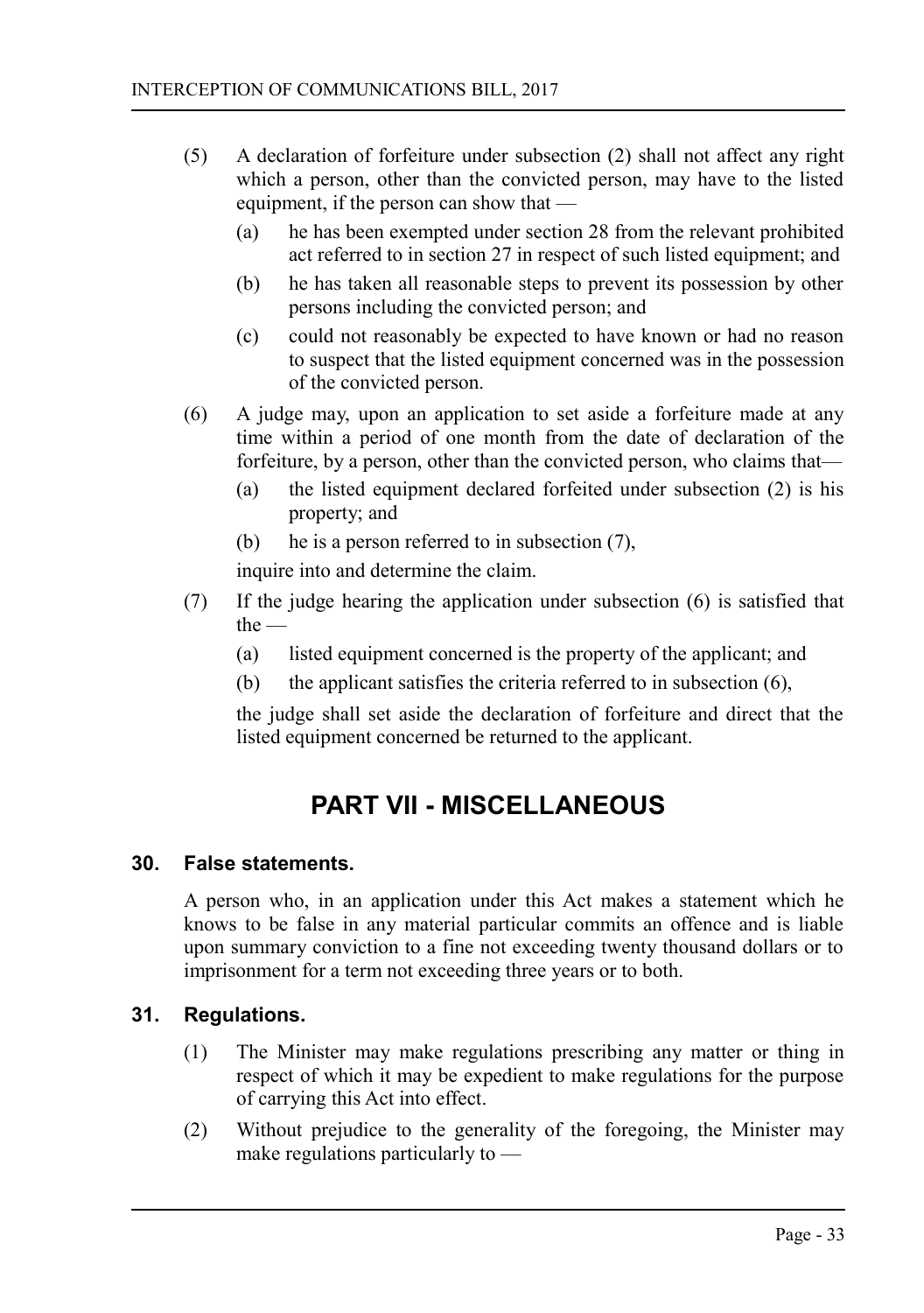- (a) prescribe the forms required by this Act;
- (b) provide for the disclosure of intercepted communications; or
- (c) provide for the storage and destruction of intercepted communications.

## **32. Code of conduct.**

<span id="page-33-1"></span>The Attorney-General may prescribe a code of conduct for authorised officers in carrying out activities under or in relation to this Act.

## **33. Annual Report.**

- <span id="page-33-0"></span>(1) The Attorney-General shall, within three months, after the end of each year, in relation to the operation of this Act in the immediately preceding year, prepare and cause to be laid in both Houses of Parliament a report relating to —
	- (a) the number of warrants applied for to intercept communications;
	- (b) the number of warrants granted by the Court;
	- (c) the average period for which warrants were given;
	- (d) the number of warrants refused or revoked by the Court;
	- (e) the number of applications made for renewals;
	- (f) the number and nature of inceptions made pursuant to the warrants granted;
	- (g) the offences in respect of which warrants were granted, specifying the number of warrants given in respect of each of those offences;
	- (h) the number of persons arrested whose identity became known to an authorised officer as a result of an interception under a warrant;
	- (i) the number of criminal proceedings in which private communications obtained by interception under a warrant were adduced in evidence and the number of those proceedings that resulted in a conviction;
	- (j) the number of criminal investigations in which information obtained as a result of the interception of a private communication under a warrant was used although the private communication was not adduced in evidence in criminal proceedings commenced as a result of the investigations;
	- (k) the number of prosecutions commenced against persons for breach of the provisions of this Act and the outcome of those prosecutions;
	- (l) a general assessment of the importance of interception of private communications for the investigation, detection, prevention and prosecution of offences in The Bahamas; and
	- (m) any other matter the Attorney-General considers necessary.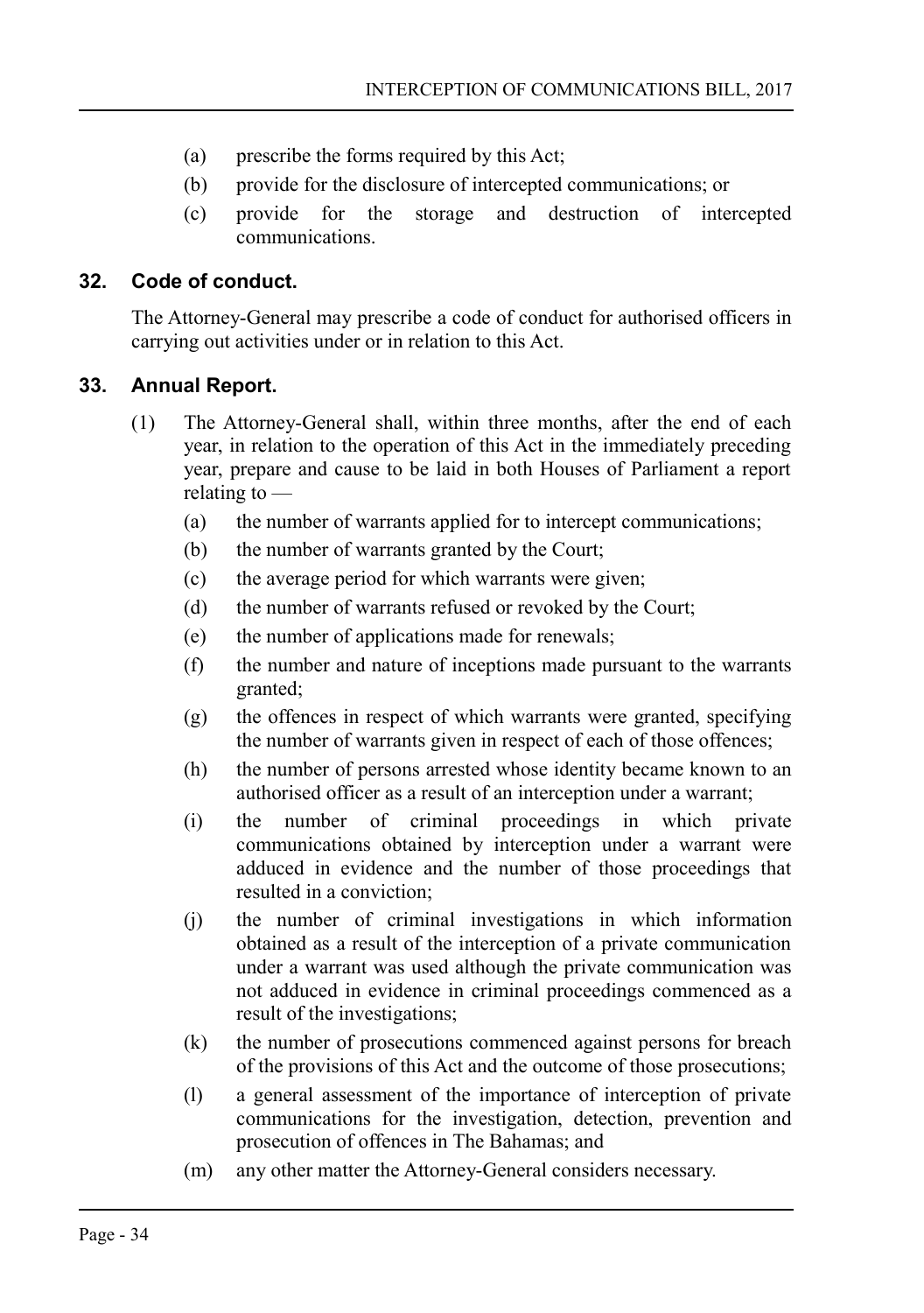(2) The report shall not be the subject of any questions, the answer to which would be a breach of this or any other Act save as provided in the report itself.

## **34. Savings.**

- <span id="page-34-2"></span>(1) This Act is not to be construed as requiring or prohibiting anonymity or encrypted communications.
- (2) This Act does not apply in circumstances which are governed by another law that enables an interception to be carried out in accordance with that law.

## **35. Costs.**

<span id="page-34-1"></span>The costs incurred in enabling or the carrying out of an interception procedure shall if not otherwise agreed between an electronic communications provider or the provider of a postal service and the authorised officer be apportioned so that the authorised officer is responsible to reimburse the provider for the direct costs incurred by the latter as regards personnel and administration in relation to the provision of assistance in the execution of an interception or entry warrant.

## **36. Repeal of Ch. 90.**

- <span id="page-34-0"></span>(1) The Listening Devices Act (Ch. 90) is hereby repealed.
- (2) Subsection (1) shall not prejudice any action or process done or being taken in accordance with the provisions of the Listening Devices Act.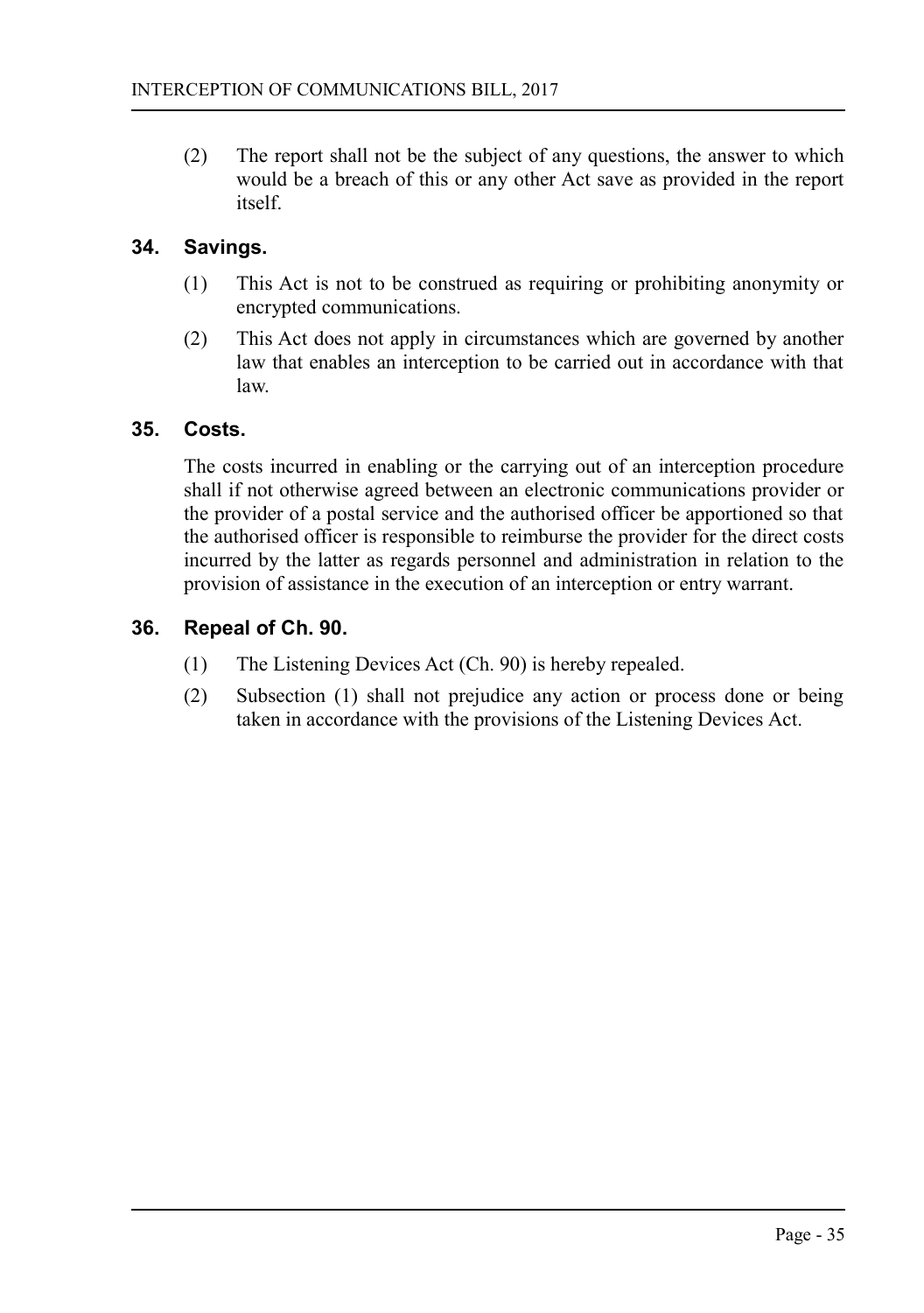#### <span id="page-35-0"></span>**OBJECTS AND REASONS**

The name of the Bill reflects its principal purpose; that is to enable interception of communications. The Bill seeks to provide a single legal framework within which the interception of communications on public and private systems would be authorised. The Bill provides for the interception of all communications networks, regardless of whether they are licensed as public or not. This will include public telecommunication operators and also Internet providers. The Bill also provides for the interception of communication carried wholly or partly by wireless telegraphy and also encompasses all mail handling systems, which includes all parcel and courier services.

Part I of the Bill provides the preliminary provisions, such as the commencement and interpretation clauses. Under this Part the Bill comes into operation on a day to be fixed by the Minister, by notice published in the Gazette. In the interpretation clause, the term "intercept" includes —

- (a) "The aural or other acquisition of the contents of any communication through the use of any means, including an interception device, so as to make some or all of the contents of a communication available to a person other than the sender or recipient or intended recipient of that communication,
- (b) monitoring of a communication by means of a monitoring device;
- (c) viewing, examining, or inspecting of the contents of any communication; and
- (d) diverting of any communication from its intended destination to any other destination;

and "interception" shall be construed accordingly.".

Also, under Part I "the interest of national security" is to be construed as including but not to be limited to "the protection of The Bahamas from threats of sabotage, espionage, terrorist acts, terrorism or subversion" and the term "terrorist act" is a reference to conduct mentioned in the Anti-Terrorism Act *(Ch. 107).*

Part II of the Bill provides for the interception of communications. Within certain narrow exceptions, clause 3 makes it unlawful to intercept any communication in the course of its transmission by means of a public postal service or a public or a private communications network except where authorised by law. Interception may only take place when the information cannot reasonably be acquired by any other means and each interception or entry warrant is authorised by a judge upon *ex parte* application by the Attorney-General at the request of an authorised officer. The judge has to be satisfied that it is strictly necessary in accordance with clauses 5(1) and 8(5). The Attorney-General also has to be satisfied that it is needed in the public interest or interest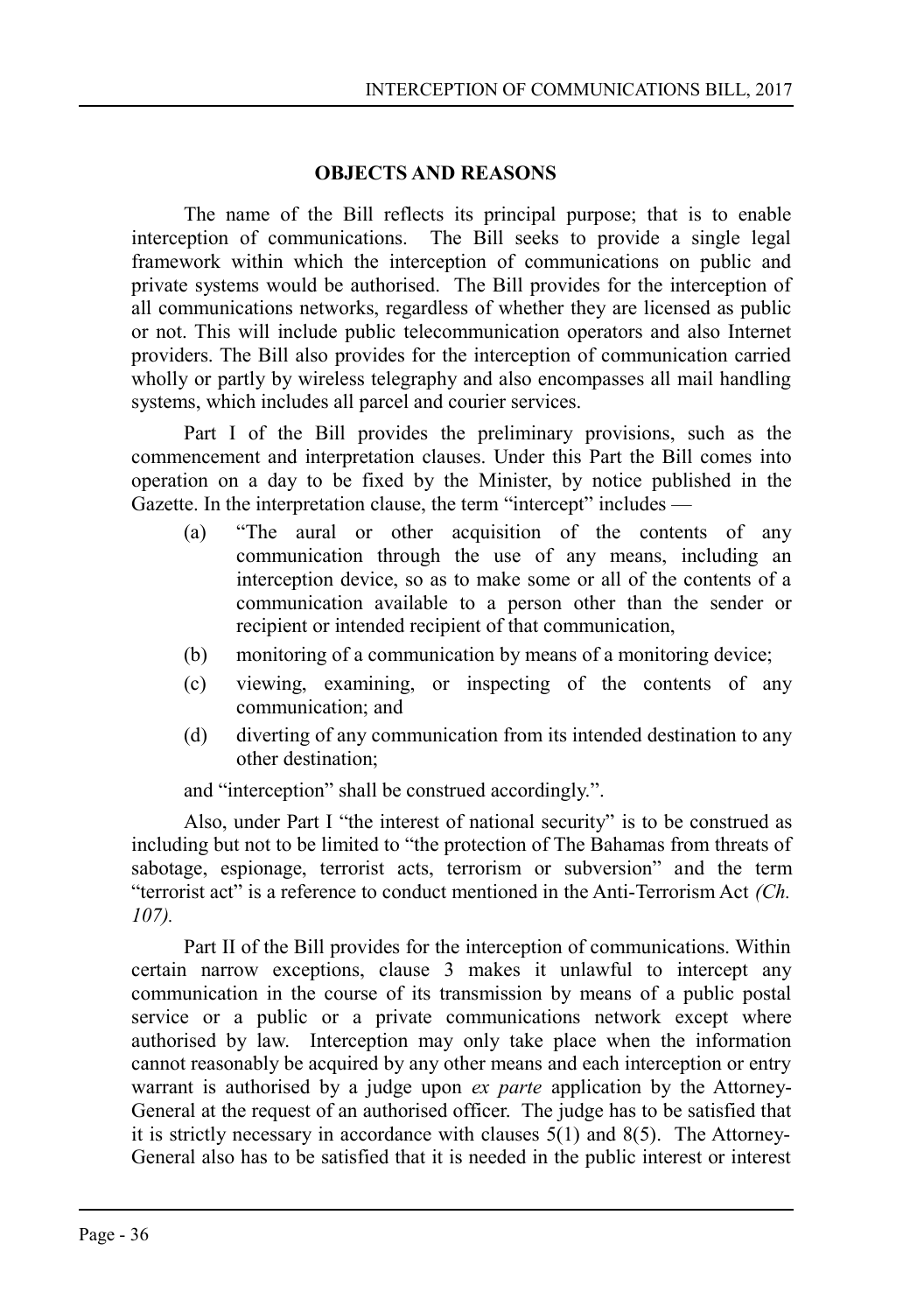of justice. "Authorised officer" is defined as including the Commissioner of Police or a person authorised in writing by him to act on his behalf.

Pursuant to clause 6, the interception of communication may be carried out by an authorised officer by use of an interception or an entry warrant. An interception warrant permits the authorised officer to—

- (a) intercept at any place in The Bahamas any communication in the course of its transmission;
- (b) secure the interception in the course of its transmission from an address by means of a postal service or a public or private communications network, of such communications as are described in the interception warrant; and
- (c) secure the disclosure of the intercepted material obtained or required by the warrant, and of related communications data.

Under clause 8, an entry warrant authorises the authorised officer to enter upon the premises specified in the warrant for the purposes of;

- (a) intercepting a postal article or a communication by means of a monitoring device;
- (b) installing and maintaining an interception device; or
- (c) removing an interception device.

Clause 7 provides for the expiration and renewal of a warrant. On issue of a warrant unless renewed it ceases after 3 months if not earlier.

Clause 8 of the Bill provides that an entry warrant would not be issued by a judge for the entry upon any premises, unless there exists with respect to the premises in question a related interception warrant. This is taken to mean that the interception warrant is valid in accordance with clause 7. It must be noted that in the Bill, an interception warrant is required in all instances where there is need to intercept any communication; an entry warrant is only required in circumstances where it is believed to be impracticable to intercept a communication under the related interception warrant otherwise than by use of an interception device installed on the premises. An interception warrant can thus exist without an entry warrant; however if an interception warrant is terminated an entry warrant issued pursuant to the interception warrant is also deemed to be terminated.

The Bill requires an interception warrant to specify the identity of the authorised officer on whose behalf the interception warrant is issued and the address of the person whose communication is to be intercepted. This is a way of identifying the communications to be intercepted. An entry direction must specify the name of the authorised officer on whose behalf the entry warrant is issued, the premises in respect of which the entry warrant is required and the specific purpose for which the application is made.